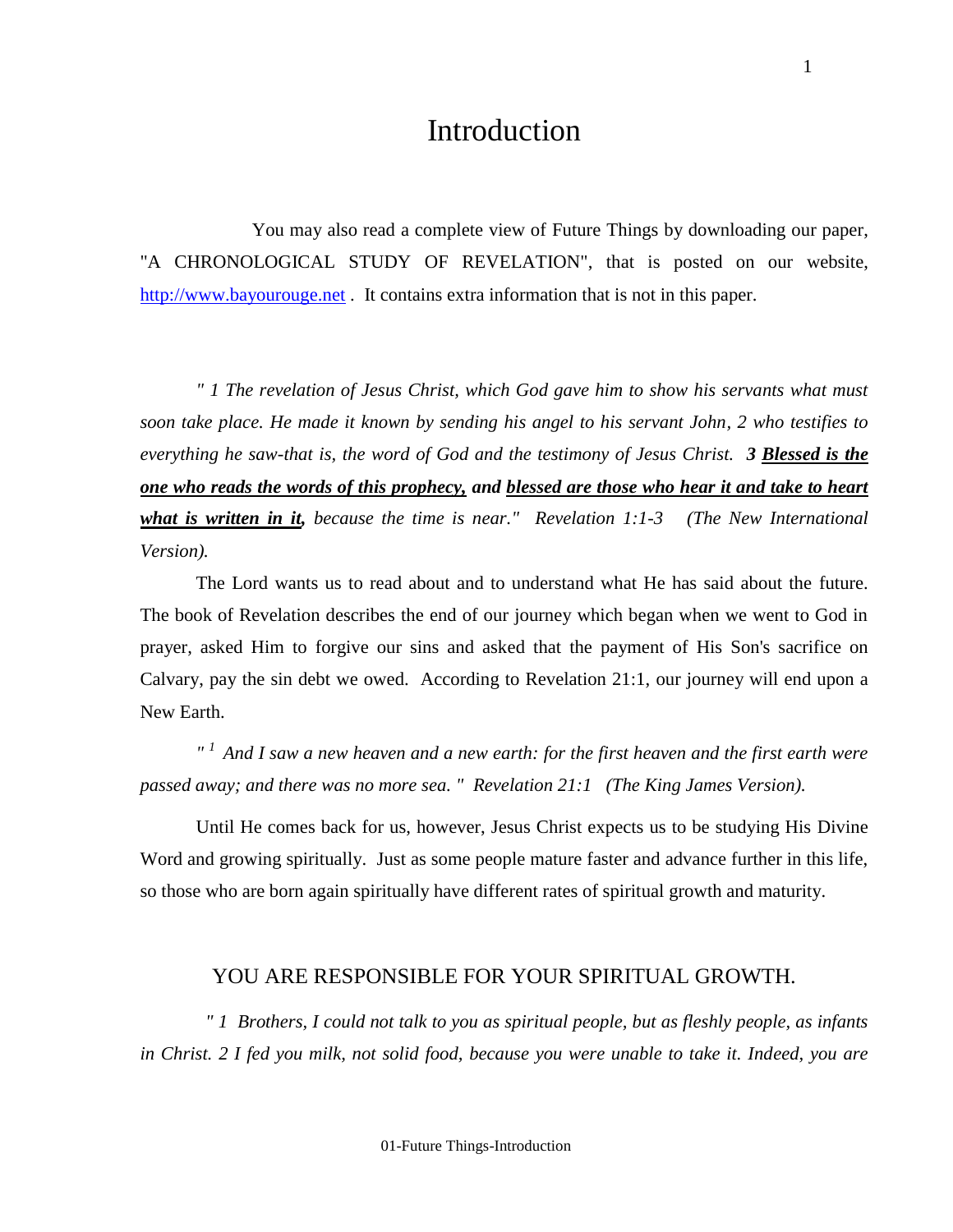*still not able, even now, 3 for you are still of the flesh." 1st Corinthians 3:1-3 (The New American Bible).*

 Our advancement in spiritual understanding is contingent many times upon our desire to grow in the service and knowledge of Christ's kingdom. Our advancement is also contingent upon our seeking out those who are able to share and increase our understanding of the deeper things of God's word and of God's plan for the future. When someone shares something about God's word, however, please make sure their teaching **agrees** with all the scriptures that discuss that particular subject.

 Dear reader, I pray this series of papers on Future Things will prove helpful in your service to our Savior and that you have matured spiritually to the point that it is understandable. I suggest that before you examine this and the following papers on Future Things, you ask our Lord to bless you with the Spirit of Understanding *(Isaiah 11:2 printed below)* so you may understand God's word, God's will and God's way. If you would like to know more about the seven-fold power of the Holy Spirit including the Spirit of Understanding, you may read the paper "THE POWER OF THE SEVENFOLD SPIRIT OF GOD" on our website, [http://www.bayourouge.net.](http://www.bayourouge.net/)

*" <sup>1</sup>There shall come forth a Rod from the stem of Jesse, And a Branch shall grow out of his roots. <sup>2</sup>The Spirit of* (1) *the LORD shall rest upon Him, The Spirit of* (2) *Wisdom and (*The Spirit of*)* (3) *Understanding, The Spirit of* (4) *Counsel and (*The Spirit of*)* (5) *Might, The Spirit of* (6) *Knowledge and (*The Spirit of*)* (7) *the fear (*Reverence*) of the LORD. " Isaiah 11:1-2 (The New King James Version).* 

#### TOOLS FOR OUR STUDY

One of the most valuable tools you can have to aid you in your study is (1) A good concordance such as Strong's Exhaustive Concordance Of The Bible or Young's Analytical Concordance To The Bible and/or (2) a good Bible software. Any of these will allow you to find out the meaning of the Hebrew or Greek word in the oldest copies that were translated into the different languages to compose a book that we call "the Bible".

However, we must always be aware that the book we hold in our hand is only a translation of a copy of a copy of a copy of a copy... of the original sixty-six books written by the original writers. Over a period of about 1,500 years, the Lord God, Jehovah Elohim (The Self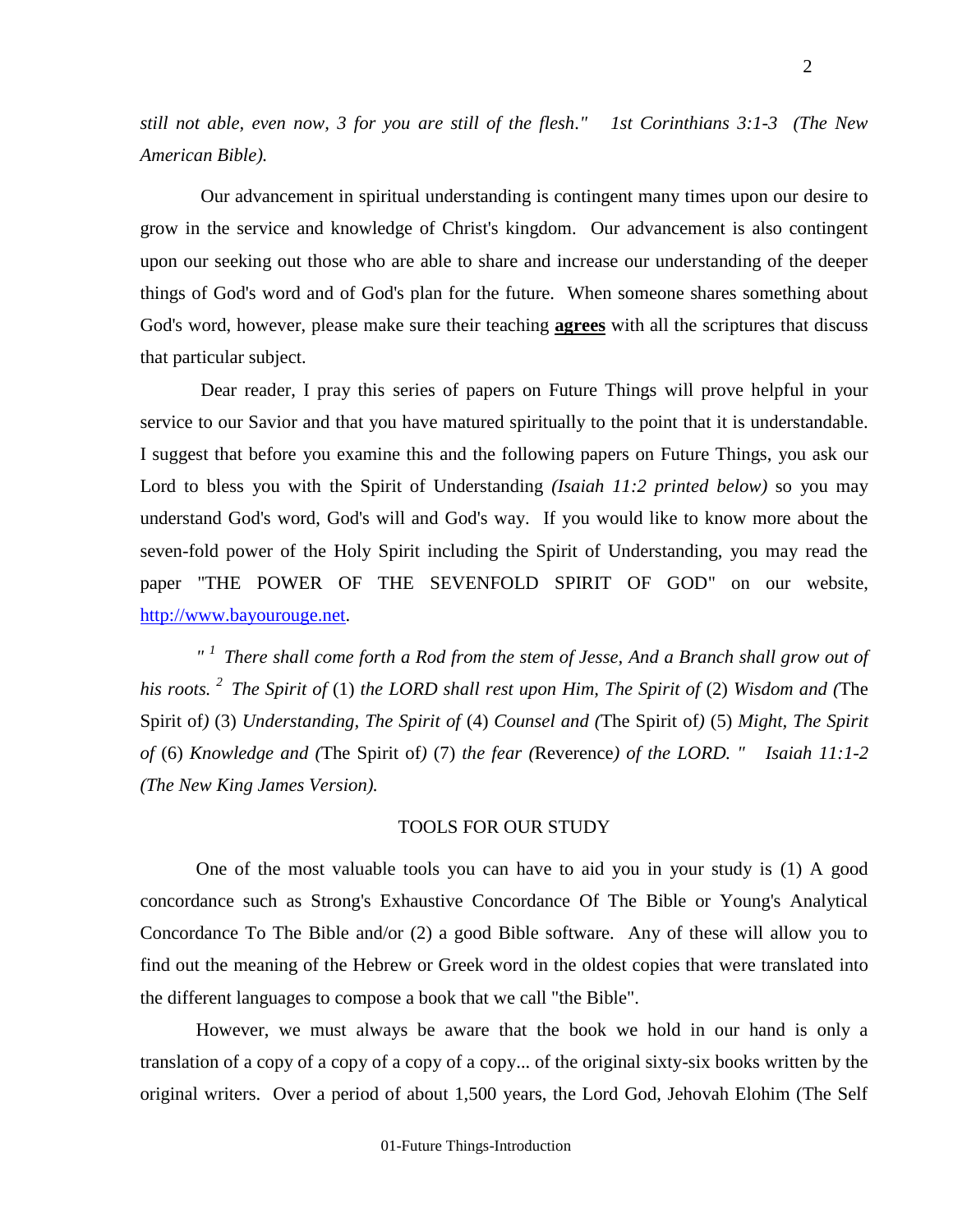Existent, Eternal, Three Mighty Ones), through the leadership of His Holy Spirit *(2nd Peter 1:20-21* printed below*)* told approximately forty different writers what to write. He allowed them to use their own words and their own expressions and style of writing. But He looked over their shoulder, so to speak, to make sure they did not record any error. Those original books did not just contain the words of God, they **were** the inspired words of God.

3

<sup>120</sup> Above all, you must understand that no prophecy of Scripture came about by the *prophet's own interpretation of things. <sup>21</sup>For prophecy never had its origin in the human will, but prophets, though human, spoke from God as they were carried along by the Holy Spirit." 2 Peter 1:20-21 (New International Version 2011).*

Some of the books were written on animal skins and others were written on papyrus or other material. THOSE BOOKS ARE NO LONGER IN EXISTENCE. They deteriorated long ago. The translations into various native languages were translated from what we consider faithful copies. Those faithful copies were **supposed** to be compared with each other in order to establish their accuracy and then translated into the different languages. The approximately forty different writers of the original books were inspired by God. THOSE WHO TRANSLATED THE BIBLE INTO NATIVE LANGUAGES WERE NOT INSPIRED. Sometimes the translators allowed their personal religious beliefs to influence how they translated a particular verse or passage. Because of that, every translation has some error in it. Although some translations have less error than others, there has never been a perfect, errorless translation. Only the original books were perfect and without error. That is why a person should read all the scriptures dealing with a particular subject before they come to a conclusion about what they think God is teaching. It is also important that we are able to see what the Hebrew word or the Greek word really means in our own language today. That is the reason it is so important for you to have access to a good concordance or a good Bible software, if possible. I suggest that before you accept anything, including these papers, that you read **all** the scriptures dealing with the subject and then come to a conclusion about what God is saying. Be careful, as you read anything, to make sure the person writing is not propagating "the skin of truth stuffed with a lie."

## **THESE PAPERS ARE A WORK IN PROGRESS**

It is our intend to continue to expand them and edit them until we have explained, according to the scriptures, the main events which will transpire from the Catching Up (the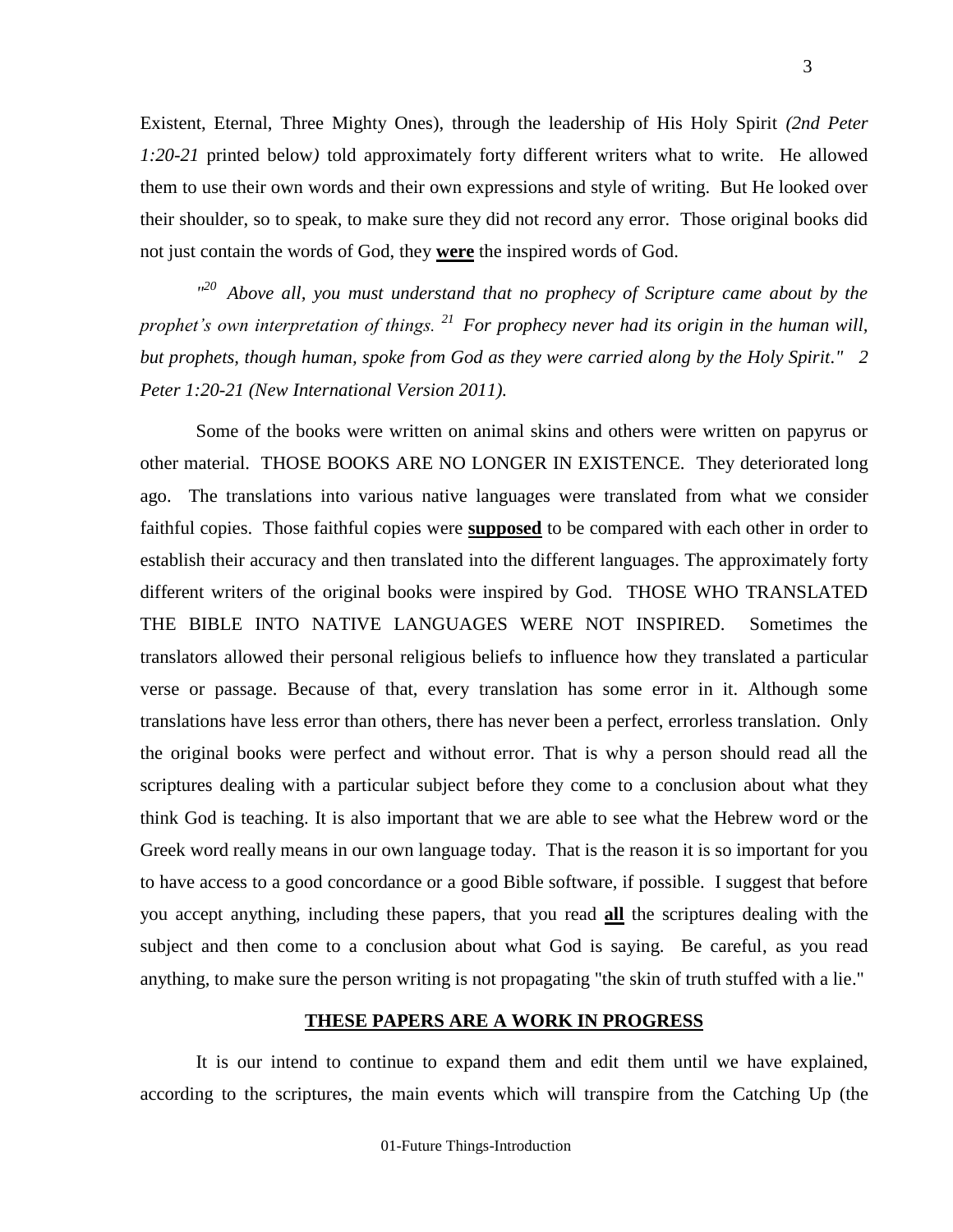Rapture) until the saved go into eternity on the New Earth and the lost will be banished to the Lake of Fire where they will pay their sin debt for eternity. We invite you to contact us frequently so you may receive regular updates as these papers progress and are expanded or edited.

Understanding the proper sequence of the events of future things is like putting together a jigsaw puzzle with some pieces which have been cut identically but have different colors or different shades of the same color or some pieces which share a side or two that have been cut identically. At first, a piece may fit well but as we attempt to add other pieces they reveal we have attempted to put the piece in the wrong place.

*" 15 Be eager to present yourself as acceptable to God, a workman who causes no disgrace, imparting the word of truth without deviation." 2nd Timothy 2:15 (The New American Bible).*

*" <sup>16</sup>All Scripture is given by inspiration of God, and is profitable for doctrine, for reproof, for correction, for instruction in righteousness, <sup>17</sup>that the man of God may be complete, thoroughly equipped for every good work." 2nd Timothy 3:16-17 (The New King James Version).*

*" <sup>4</sup>For whatsoever things were written aforetime were written for our learning, that we through patience and comfort of the scriptures might have hope." Romans 15:4 (The King James Version).*

#### CONDITIONS BEFORE THE CATCHING UP

Jesus Christ lists some of the conditions which will exist in the world just before the Catching Up (the Rapture). One of the outstanding conditions is listed in Matthew 24: 37-39. *"37 For as it was in the days of Noah, so it will be at the coming of the Son of Man. 38 In (those) days before the flood, they were eating and drinking, marrying and giving in marriage, up to the day that Noah entered the ark. 39 They did not know until the flood came and carried them all away. So will it be (also) at the coming of the Son of Man.*" *(The New American Bible).*

Jesus warned that people would be occupied with their daily lives and would be so busy trying to "survive" in the world around them that they would not give any thought to their future beyond this life. Those who are condemned to the Lake of Fire will never seek Christ's true plan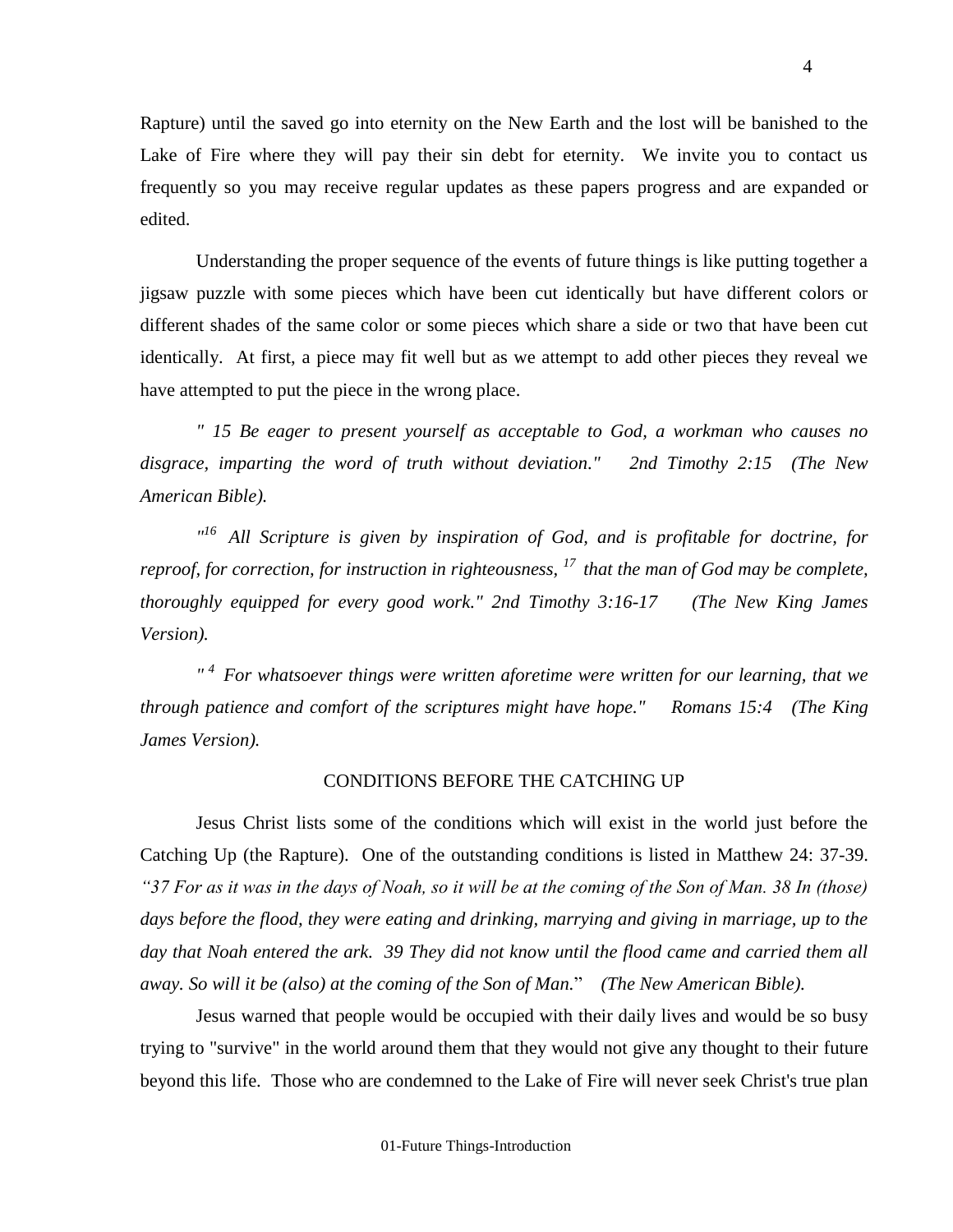of salvation. Even most of those who come under conviction will be so impressed with the rituals and formality of the counterfeit religions around them that they will attempt to apply the salve of religion to their cancer of sin. It will not work, however, and one day in the future they will find that their participation in the rituals of their religion did not pay for the sin debt that each one of us owes the Living, Three Mighty Ones.

<sup>*n*</sup> But understand this, that in the last days there will come times of stress. <sup>2</sup> For men *will be lovers of self, lovers of money, proud, arrogant, abusive, disobedient to their parents, ungrateful, unholy, <sup>3</sup>inhuman, implacable, slanderers, profligates, fierce, haters of good, <sup>4</sup> treacherous, reckless, swollen with conceit, lovers of pleasure rather than lovers of God, <sup>5</sup> holding the form of religion but denying the power of it. Avoid such people." 2 Timothy 3:1-5 (Revised Standard Version)*

*" <sup>23</sup>For the wages of sin is death, but the gift of God is eternal life in Christ Jesus our Lord." Romans 6: 23 (New American Bible - United States Conference of Catholic Bishops)* 

*" <sup>11</sup>And I saw a great white throne, and one sitting upon it, from whose face the earth and heaven fled away, and there was no place found for them. <sup>12</sup>And I saw the dead, great and small, standing in the presence of the throne, and the books were opened; and another book was opened, which is the book of life; and the dead were judged by those things which were written in the books, according to their works. <sup>13</sup>And the sea gave up the dead that were in it, and death and hell gave up their dead that were in them; and they were judged every one according to their works. <sup>14</sup>And hell and death were cast into the pool of fire. This is the second death. <sup>15</sup>And whosoever was not found written in the book of life, was cast into the pool of fire." Revelation 20:11-15 (Douay-Rheims Version, New Catholic Edition)*

Also, people will be so involved with their daily lives they will not be able to discern that the events transpiring around them are preparing the world to receive the soon coming Anti-Christ. As we shared in the paper "Decline Of The United States" on our web site, when Isaiah chapter three kicks into high gear, it will become a time of loss, affliction and trouble for the unrighteous. They will find those in government will be enacting laws and rules which restrict or deny their rights. Eventually they will see their wealth transferred to the government through taxes and inflation or transferred to others who are manipulating the economy. Even when they go to court because someone cheated them or stole their possessions or their wealth, they will get little or no "justice" from the judges who sit on the bench. If you are interested in some of the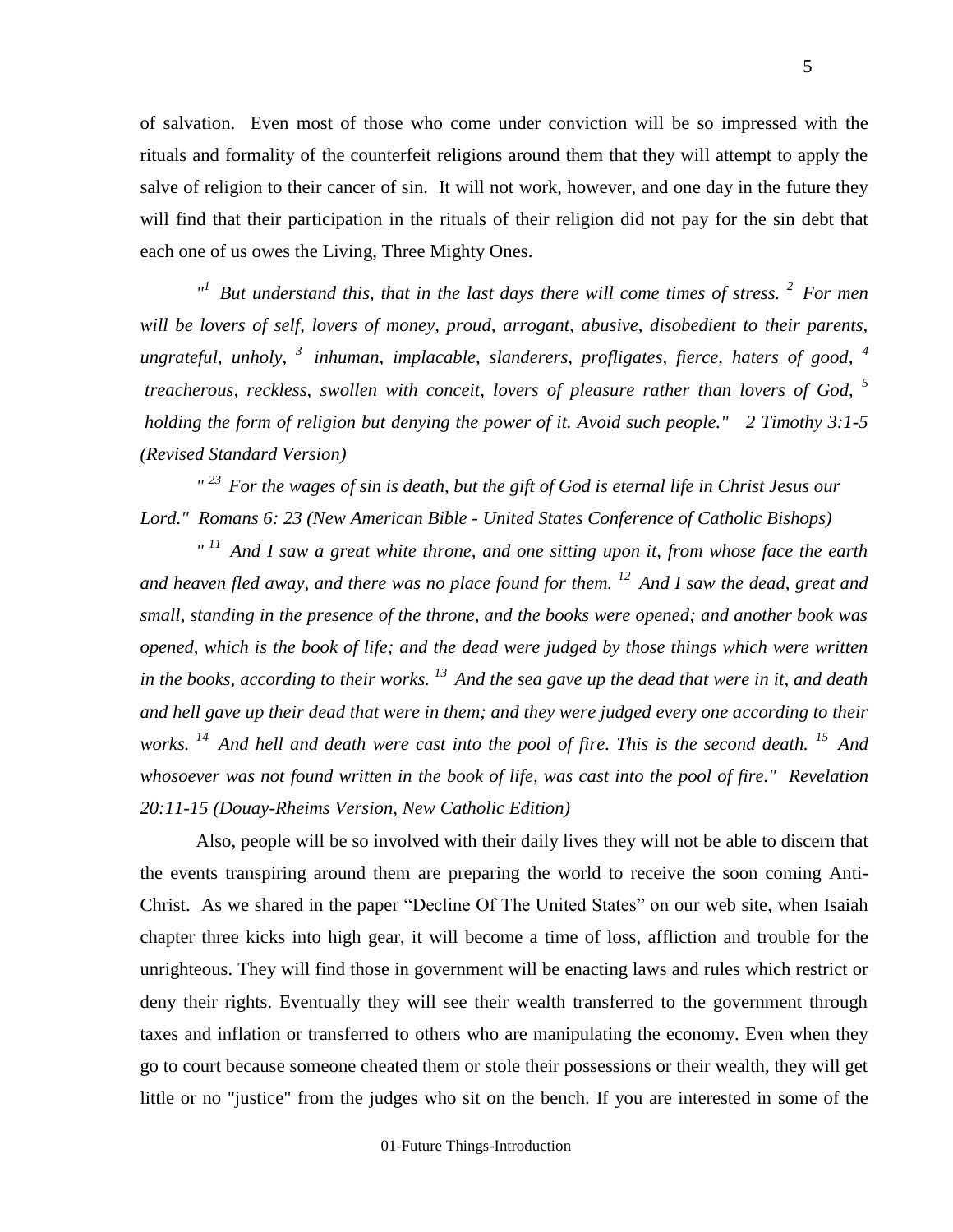main occurrences which will set the stage for the Tribulation, we invite you to read our paper entitled "Decline Of The United States" on this web site. Even most of the members of Christ's scriptural churches will have become so involved in their daily lives that they will spend little time in personal Bible study and consequently they will have to rely upon what someone else tells them that the Bible teaches. That will become very dangerous in the last days because those that teach them will repeat what someone they highly respect shared with them, because someone they highly respected shared it with them, because someone they highly respected shared it with them, because someone they highly respected shared it with them, because someone they highly respected shared it with them.

 We have the privilege to be living in a marvelous time. The apostle Paul listed conditions which will exist just before the Catching Up and if we look around us, we can see a fulfillment of 2nd Thessalonians 2:9-12, as well as the fulfillment of other prophecy.

<sup>"</sup> The coming of the lawless one is according to the working of Satan, with all power, *signs, and lying wonders, <sup>10</sup> and with all unrighteous deception among those who perish, because they did not receive the love of the truth, that they might be saved. <sup>11</sup> And for this reason God will send them strong delusion, that they should believe the lie, <sup>12</sup> that they all may be condemned who did not believe the truth but had pleasure in unrighteousness." 2nd Thessalonians 2:9-12 New King James Version.*

 The truth of this scripture is based upon the foreknowledge of God. Since God knows all things that will happen in the future, He knows the names of everyone who will come to Him in prayer, repent of their sins and those who will ask that the payment the Messiah gave on the cross, pay the sin debt they owe.

<sup>120</sup> Therefore by the deeds of the law there shall no flesh be justified in his sight: for by *the law is the knowledge of sin. <sup>21</sup>But now the righteousness of God without the law is manifested, being witnessed by the law and the prophets; <sup>22</sup>Even the righteousness of God which is by faith of Jesus Christ unto all and upon all them that believe: for there is no difference: <sup>23</sup>For all have sinned, and come short of the glory of God" Romans 3:20-23 (The King James Version).*

*" <sup>5</sup>Would that you might meet us doing right, that we were mindful of you in our ways! Behold, you are angry, and we are sinful; <sup>6</sup>all of us have become like unclean men, all our good*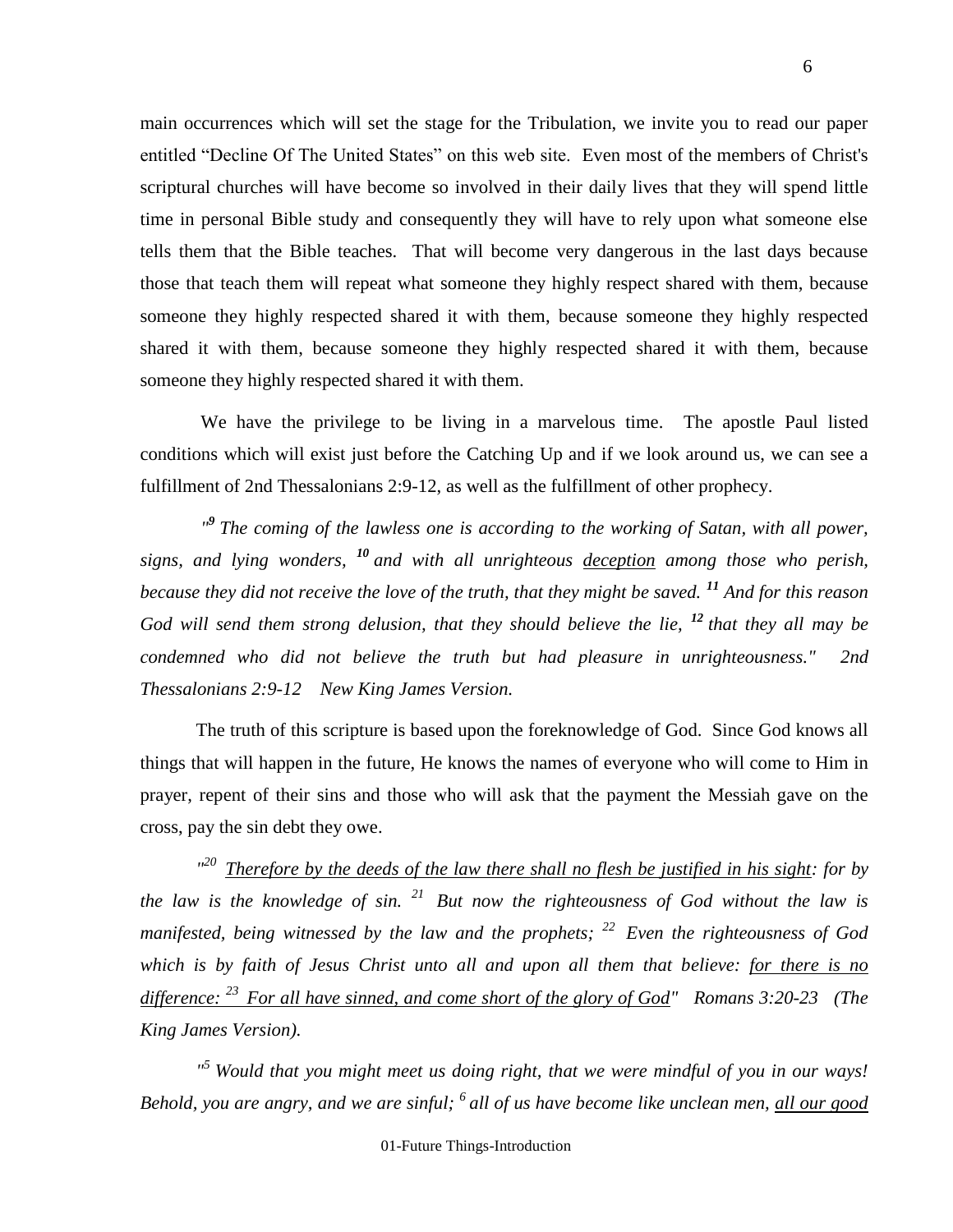*deeds are like polluted rags; We have all withered like leaves, and our guilt carries us away like the wind." Isaiah 64:5-6 (The New American Bible).*

*" <sup>10</sup>And whosoever shall keep the whole law, but offend in one point, is become guilty of all." James 2:10 (The Douay-Rheims Version).*

*" <sup>23</sup>For the wages of sin is death; but the gift of God is eternal life through Jesus Christ our Lord." Romans 6:23 (The King James Version).* 

*" <sup>8</sup>But what does it say? "The word is near you, in your mouth and in your heart" (that is, the word of faith which we preach): <sup>9</sup>that if you confess with your mouth the Lord Jesus and believe in your heart that God has raised Him from the dead, you will be saved. <sup>10</sup>For with the heart one believes unto righteousness, and with the mouth confession is made unto salvation.* <sup>11</sup> *For the Scripture says, "Whoever believes on Him will not be put to shame." Romans 10:8-11 (The New King James Version).*

2nd Thessalonians 2:9-12 (which is printed above), says that in the last days God will allow those who He knows will never accept His Son as their Savior to be deluded. This is also confirmed in Revelation 13:4-9*, " 4 They worshiped the dragon because it gave its authority to the beast; they also worshiped the beast and said, "Who can compare with the beast or who can fight against it?" 5 The beast was given a mouth uttering proud boasts and blasphemies, and it was given authority to act for forty-two months. 6 It opened its mouth to utter blasphemies against God, blaspheming his name and his dwelling and those who dwell in heaven. 7 It was also allowed to wage war against the holy ones and conquer them, and it was granted authority over every tribe, people, tongue, and nation. 8 All the inhabitants of the earth will worship it, all whose names were not written from the foundation of the world in the book of life, which belongs to the Lamb who was slain. 9 Whoever has ears ought to hear these words." (The New American Bible).*

As a consequence of the strong delusion, they will believe any and every lie of Satan, his demons, his Anti-Christ and his false prophet. When the Anti-Christ is projected upon the scene many of those men and women will lend their support to help catapult the Anti-Christ to international prominence very quickly. Satan is methodically and successfully placing people in every media, every school (even our "Christian" schools and seminaries) and every government.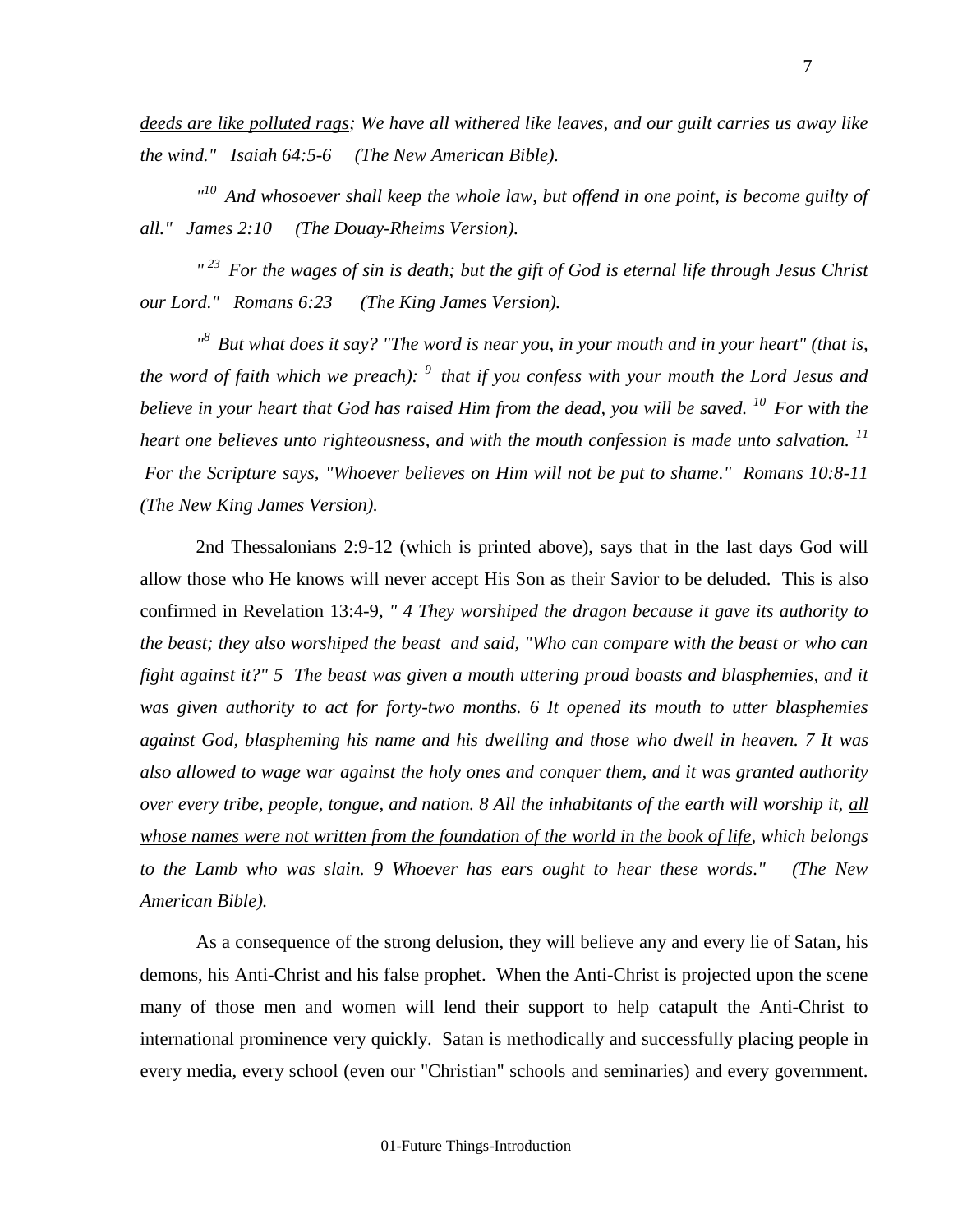If he can, he even places them within churches. These people are either possessed or momentarily controlled by his demons.

 I know we do not like to consider the possibility that the leaders within our churches, our seminaries and within our associations and conventions could, at times, embrace and proffer error. But even Jesus could not prevent the leaders of the church in Jerusalem from embracing and teaching error.

 *" <sup>23</sup> Jesus turned and said to Peter, "Get behind me, Satan! You are a stumbling block to me; you do not have in mind the things of God, but the things of men."" Matthew 16:23 (The New International Version).*

*" <sup>3</sup> Moreover, not even Titus, who was with me, although he was a Greek, was compelled to be circumcised, <sup>4</sup>but because of the false brothers secretly brought in, who slipped in to spy on our freedom that we have in Christ Jesus, that they might enslave us-- <sup>5</sup>to them we did not submit even for a moment, so that the truth of the gospel might remain intact for you. <sup>6</sup>But from those who were reputed to be important (what they once were makes no difference to me; God shows no partiality)--those of repute made me add nothing. <sup>7</sup>On the contrary, when they saw that I had been entrusted with the gospel to the uncircumcised* (those who were not Jews)*, just as Peter to the circumcised* (the Jews), <sup>8</sup> *for the one who worked in Peter for an apostolate to the circumcised* (the Jews) *worked also in me for the Gentiles, <sup>9</sup>and when they recognized the grace bestowed upon me, James and Cephas* (the apostle Peter) *and John, who were reputed to be pillars, gave me and Barnabas their right hands in partnership, that we should go to the Gentiles and they to the circumcised* (the Jews). *<sup>10</sup>Only, we were to be mindful of the poor, which is the very thing I was eager to do. <sup>11</sup>And when Cephas* (the apostle Peter) *came to Antioch, I opposed him to his face because he clearly was wrong. <sup>12</sup>For, until some people came from James* (the pastor of the church in Jerusalem)*, he used to eat with the Gentiles; but when they came, he began to draw back and separated himself, because he was afraid of the circumcised* (the Jews). *<sup>13</sup>And the rest of the Jews (also) acted hypocritically along with him, with the result that even Barnabas was carried away by their hypocrisy. <sup>14</sup>But when I saw that they were not on the right road in line with the truth of the gospel, I said to Cephas* (the apostle Peter) *in front of all, "If you, though a Jew, are living like a Gentile and not like a Jew, how can you compel the Gentiles to live like Jews?" Galatians 2:3-14 (The New American Bible)*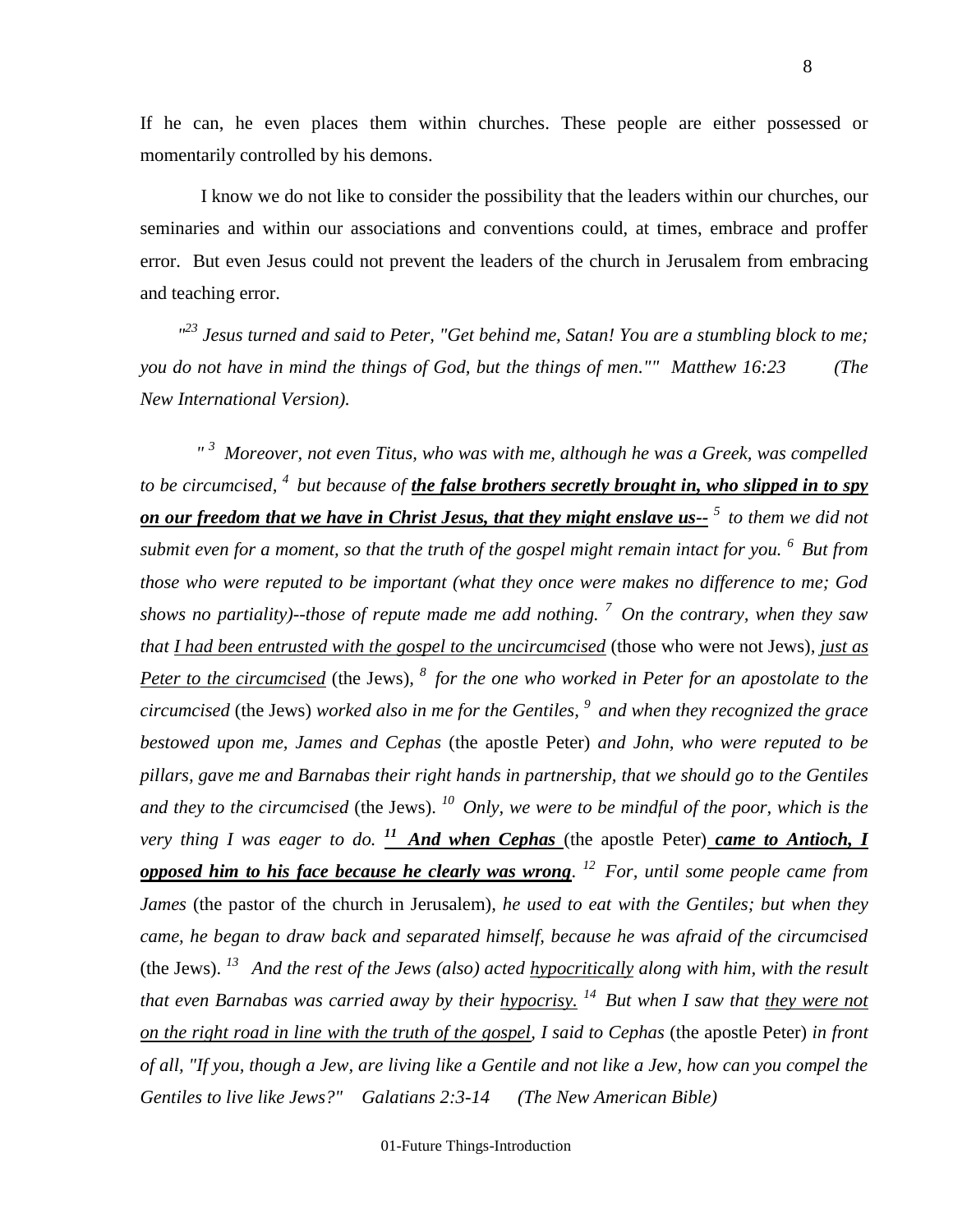This explains why we have so many people in the world who are working so hard to not only deny God but to destroy all reference to Christ. It also explains why many of our churches and "Christian" schools and seminaries have begun to depart from the faith once entrusted to the saints.

 *"3 Dear friends, although I was very eager to write to you about the salvation we share, I felt I had to write and urge you to contend for the faith that was once for all entrusted to the saints. 4 For certain men whose condemnation was written about long ago have secretly slipped in among you. They are godless men, who change the grace of our God into a license for immorality and deny Jesus Christ our only Sovereign and Lord." Jude 1:3-4 (The New International Version).*

*"1 But mark this: There will be terrible times in the last days. 2 People will be lovers of themselves, lovers of money, boastful, proud, abusive, disobedient to their parents, ungrateful, unholy, 3 without love, unforgiving, slanderous, without self-control, brutal, not lovers of the good, 4 treacherous, rash, conceited, lovers of pleasure rather than lovers of God-5 having a form of godliness but denying its power. Have nothing to do with them." 2 Timothy 3:1-5 (The New International Version).*

*"1 Now the Spirit explicitly says that in the last times some will turn away from the faith by paying attention to deceitful spirits and demonic instructions 2 through the hypocrisy of liars with branded consciences. 3 They forbid marriage and require abstinence from foods that God created to be received with thanksgiving by those who believe and know the truth. 4 For everything created by God is good, and nothing is to be rejected when received with thanksgiving, 5 for it is made holy by the invocation of God in prayer." 1st Timothy 4:1-5 (The New American Bible).*

As we draw nearer to the Catching Up (the Rapture) we can see prophecy fulfilled before our eyes. One of the few prophecies left to be fulfilled is the establishment of the city of Babylon as a major world-wide trading center. By the time you read this paper, the city may have already been rebuilt. It will be destroyed during the Tribulation.

Saddam Hussein Abd al-Majid al-Tikriti was the fifth President of Iraq, serving in this capacity from July 16, 1979 until April 9, 2003. We know Saddam Hussein was rebuilding the city of Babylon for over twelve years before he was removed from power in Iraq. If the stock

9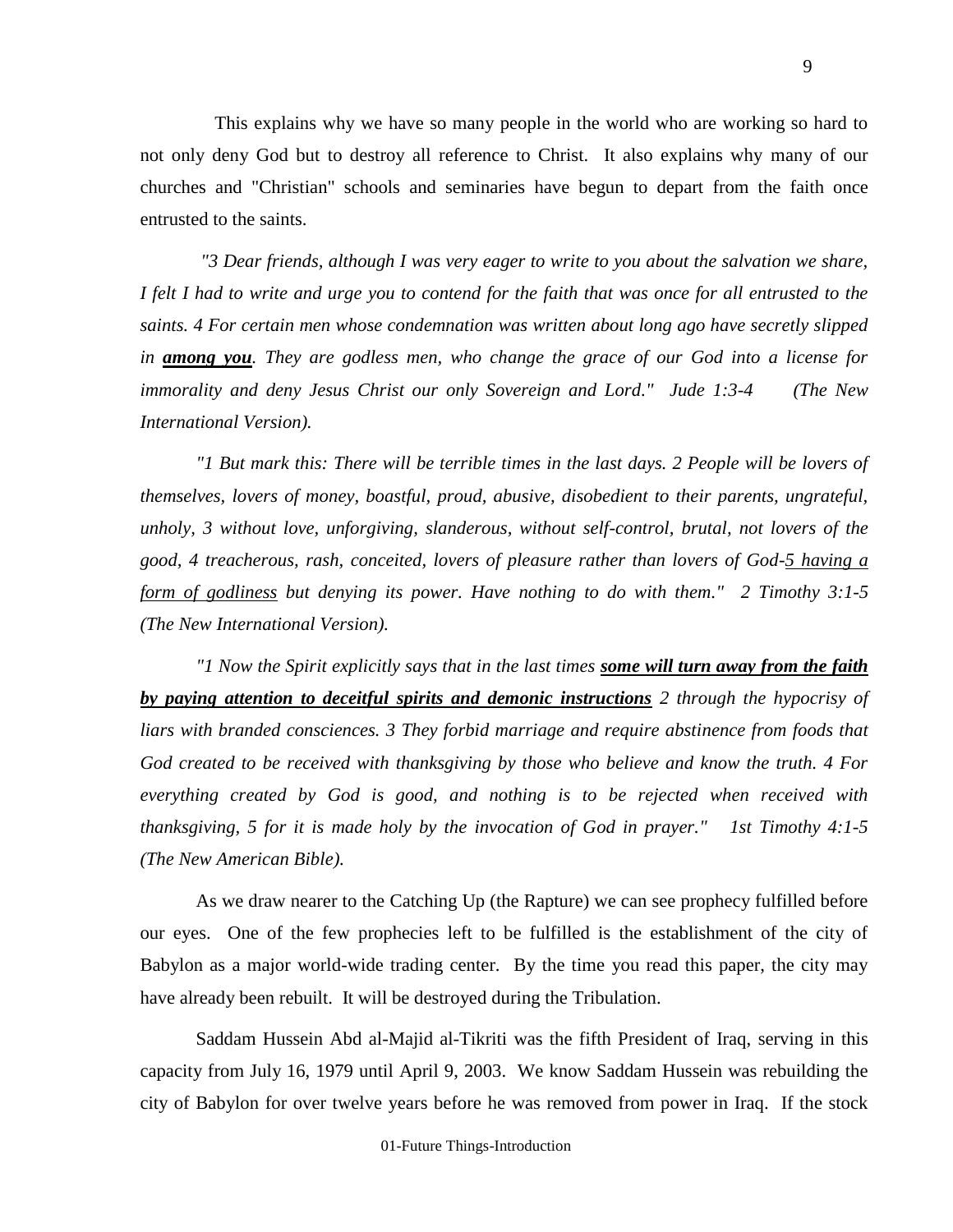market is ever moved from Baghdad in Iraq to Babylon in Iraq, the things listed below would be traded in the city or through the religion that was initiated in that city soon after Noah's flood.

<sup>41</sup> After this I saw another angel coming down from heaven. He had great authority, and *the earth was illuminated by his splendor. <sup>2</sup>With a mighty voice he shouted: "Fallen! Fallen is Babylon the Great! She has become a home for demons and a haunt for every evil spirit, a haunt for every unclean and detestable bird.* <sup>3</sup> For all the nations have drunk the maddening wine of *her adulteries. The kings of the earth committed adultery with her, and the merchants of the earth grew rich from her excessive luxuries." <sup>4</sup> Then I heard another voice from heaven say: "Come out of her, my people, so that you will not share in her sins, so that you will not receive*  any of her plagues; <sup>5</sup> for her sins are piled up to heaven, and God has remembered her crimes. <sup>6</sup> *Give back to her as she has given; pay her back double for what she has done. Mix her a double portion from her own cup.*

*<sup>7</sup> Give her as much torture and grief as the glory and luxury she gave herself. In her heart she boasts, 'I sit as queen; I am not a widow, and I will never mourn.' <sup>8</sup> Therefore in one day her plagues will overtake her: death, mourning and famine. She will be consumed by fire, for mighty is the Lord God who judges her. 9 "When the kings of the earth who committed adultery with her and shared her luxury see the smoke of her burning, they will weep and mourn over her. <sup>10</sup>Terrified at her torment, they will stand far off and cry: "'Woe! Woe, O great city, O Babylon, city of power! In one hour your doom has come!' <sup>11</sup>"The merchants of the earth will weep and mourn over her because no one buys their cargoes any more— <sup>12</sup>cargoes of gold, silver, precious stones and pearls; fine linen, purple, silk and scarlet cloth; every sort of citron*  wood, and articles of every kind made of ivory, costly wood, bronze, iron and marble; <sup>13</sup> cargoes *of cinnamon and spice, of incense, myrrh and frankincense, of wine and olive oil, of fine flour and wheat; cattle and sheep; horses and carriages; and bodies and souls of men. <sup>14</sup>"They will say, 'The fruit you longed for is gone from you. All your riches and splendor have vanished, never to be recovered.' <sup>15</sup>The merchants who sold these things and gained their wealth from her will stand far off, terrified at her torment. They will weep and mourn <sup>16</sup>and cry out: "'Woe! Woe, O great city, dressed in fine linen, purple and scarlet, and glittering with gold, precious stones and pearls! 1 7 In one hour such great wealth has been brought to ruin!' "Every sea captain, and all who travel by ship, the sailors, and all who earn their living from the sea, will stand far off. <sup>18</sup>When they see the smoke of her burning, they will exclaim, 'Was there ever a city like this great* 

01-Future Things-Introduction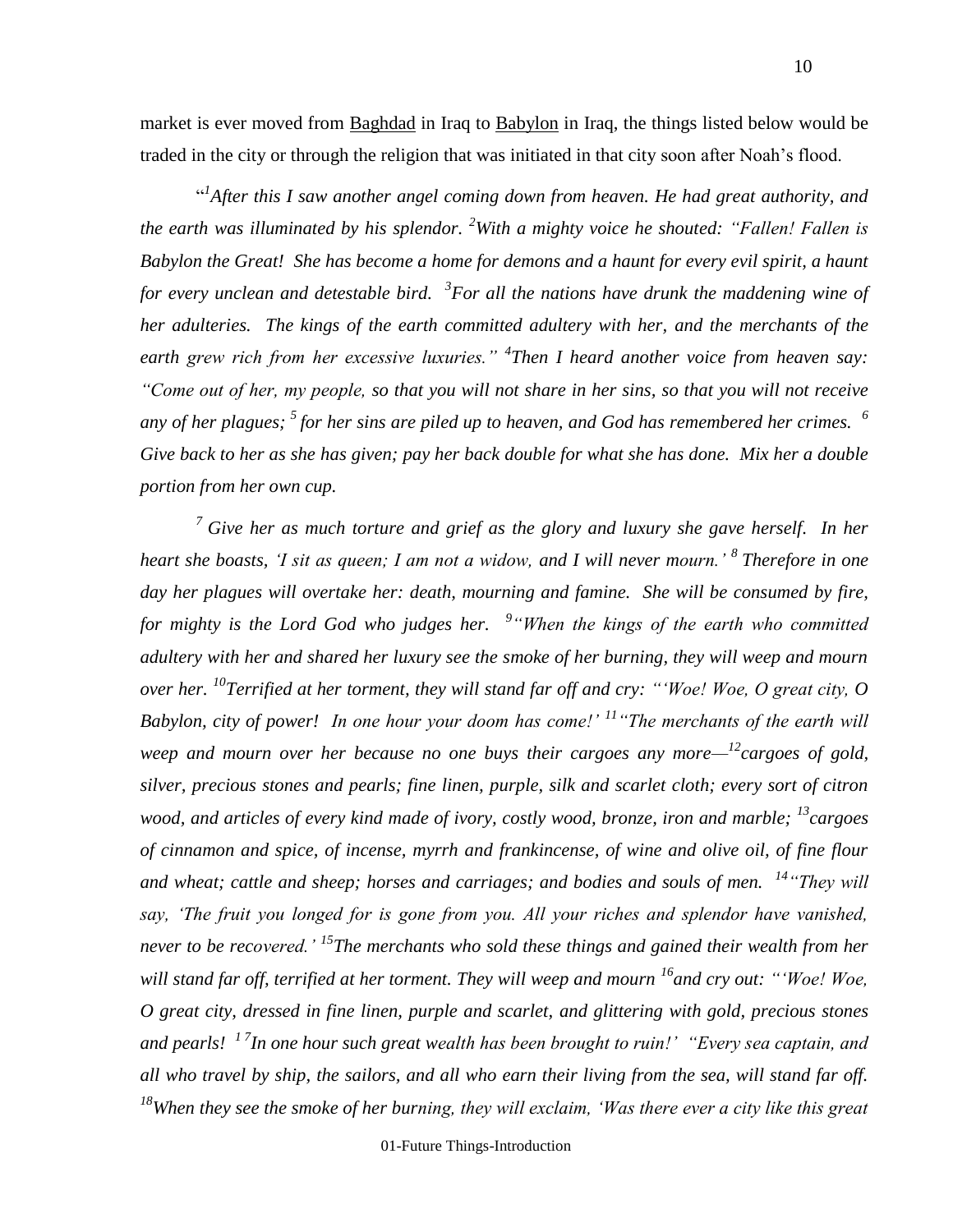*city?' <sup>19</sup>They will throw dust on their heads, and with weeping and mourning cry out: "'Woe! Woe, O great city, where all who had ships on the sea became rich through her wealth! In one hour she has been brought to ruin! <sup>20</sup>Rejoice over her, O heaven! Rejoice, saints and apostles and prophets! God has judged her for the way she treated you.'" <sup>21</sup>Then a mighty angel picked up a boulder the size of a large millstone and threw it into the sea, and said: "With such violence the great city of Babylon will be thrown down, never to be found again. <sup>22</sup>The music of harpists and musicians, flute players and trumpeters, will never be heard in you again. No workman of any trade will ever be found in you again. The sound of a millstone will never be heard in you again. <sup>23</sup>The light of a lamp will never shine in you again. The voice of bridegroom and bride will never be heard in you again. Your merchants were the world's great men. By your magic spell all the nations were led astray.<sup>24</sup>In her was found the blood of prophets and of the saints, and of all who have been killed on the earth.* " *Revelation chapter 18 (The New International Version).*

According to *Daniel 7:1-28 and Daniel 18:1-27*, the Antichrist will begin his dominion at the beginning of the Great Tribulation by setting up his headquarters in the city of Babylon. *" 1 In the first year of Belshazzar king of Babylon, Daniel had a dream and visions of his head upon his bed: then he wrote the dream and told the sum of the matters. <sup>2</sup>Daniel spake and said, I saw in my vision by night, and, behold, the four winds of heaven brake forth upon the great sea. <sup>3</sup>And four great beasts came up from the sea, diverse one from another. <sup>4</sup>The first was like a*  lion, and had eagle's wings: I beheld till the wings thereof were plucked, and it was lifted up *from the earth, and made to stand upon two feet as a man; and a man's heart was given to it. <sup>5</sup> And, behold, another beast, a second, like to a bear; and it was raised up on one side, and three ribs were in its mouth between its teeth: and they said thus unto it, Arise, devour much flesh. <sup>6</sup> After this I beheld, and, lo, another, like a leopard, which had upon its back four wings of a bird; the beast had also four heads; and dominion was given to it. <sup>7</sup>After this I saw in the nightvisions, and, behold, a fourth beast, terrible and powerful, and strong exceedingly; and it had great iron teeth; it devoured and brake in pieces, and stamped the residue with its feet: and it was diverse from all the beasts that were before it; and it had ten horns. <sup>8</sup>I considered the horns, and, behold, there came up among them another horn, a little one, before which three of the first horns were plucked up by the roots: and, behold, in this horn were eyes like the eyes of a man, and a mouth speaking great things. <sup>9</sup>I beheld till thrones were placed, and one that was*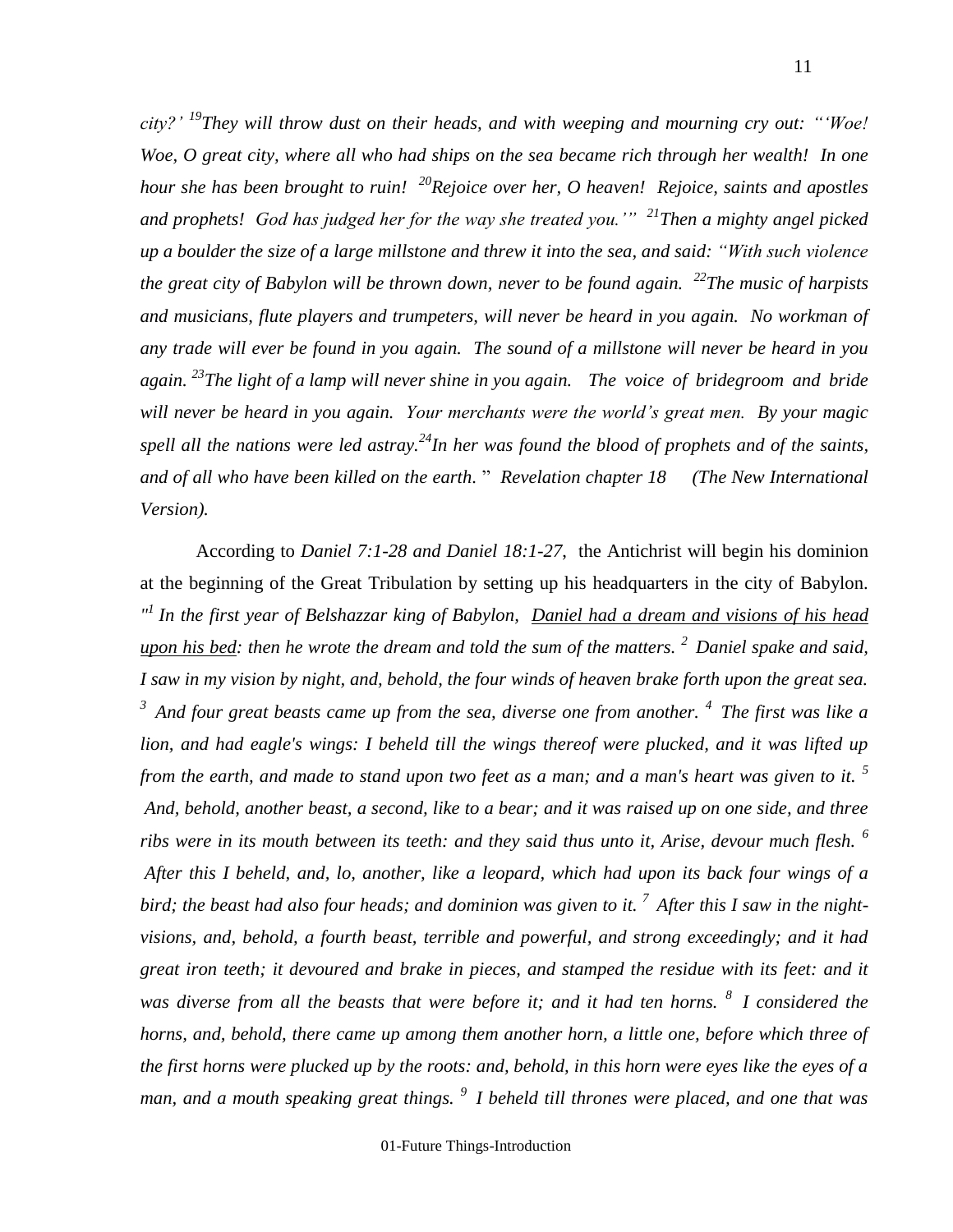*ancient of days did sit: his raiment was white as snow, and the hair of his head like pure wool; his throne was fiery flames, and the wheels thereof burning fire. <sup>10</sup>A fiery stream issued and came forth from before him: thousands of thousands ministered unto him, and ten thousand times ten thousand stood before him: the judgment was set, and the books were opened. <sup>11</sup>I beheld at that time because of the voice of the great words which the horn spake; I beheld even till the beast was slain, and its body destroyed, and it was given to be burned with fire. <sup>12</sup>And as for the rest of the beasts, their dominion was taken away: yet their lives were prolonged for a season and a time. <sup>13</sup>I saw in the night-visions, and, behold, there came with the clouds of heaven one like unto a son of man, and he came even to the ancient of days, and they brought him near before him. <sup>14</sup>And there was given him dominion, and glory, and a kingdom, that all the peoples, nations, and languages should serve him: his dominion is an everlasting dominion, which shall not pass away, and his kingdom that which shall not be destroyed. <sup>15</sup>As for me, Daniel, my spirit was grieved in the midst of my body, and the visions of my head troubled me. <sup>16</sup>I came near unto one of them that stood by, and asked him the truth concerning all this. So he told me, and made me know the interpretation of the things. <sup>17</sup>These great beasts, which are four, are four kings, that shall arise out of the earth. <sup>18</sup>But the saints of the Most High shall receive the kingdom, and possess the kingdom forever, even forever and ever. <sup>19</sup>Then I desired to know the truth concerning the fourth beast, which was diverse from all of them, exceeding terrible, whose teeth were of iron, and its nails of brass; which devoured, brake in pieces, and stamped the residue with its feet; <sup>20</sup>and concerning the ten horns that were on its head, and the other horn which came up, and before which three fell, even that horn that had eyes, and a mouth that spake great things, whose look was more stout than its fellows. <sup>21</sup>I beheld, and the same horn made war with the saints, and prevailed against them; <sup>22</sup>until the ancient of days came, and judgment was given to the saints of the Most High, and the time came that the saints possessed the kingdom. <sup>23</sup>Thus he said, The fourth beast shall be a fourth kingdom upon earth, which shall be diverse from all the kingdoms, and shall devour the whole earth, and shall tread it down, and break it in pieces. <sup>24</sup>And as for the ten horns, out of this kingdom shall ten kings arise: and another shall arise after them; and he shall be diverse from the former, and he shall put down three kings. <sup>25</sup>And he shall speak words against the Most High, and shall wear out the saints of the Most High; and he shall think to change the times and the law; and they shall be given into his hand until a time and times and half a time. <sup>26</sup>But the judgment shall be set, and they shall* 

01-Future Things-Introduction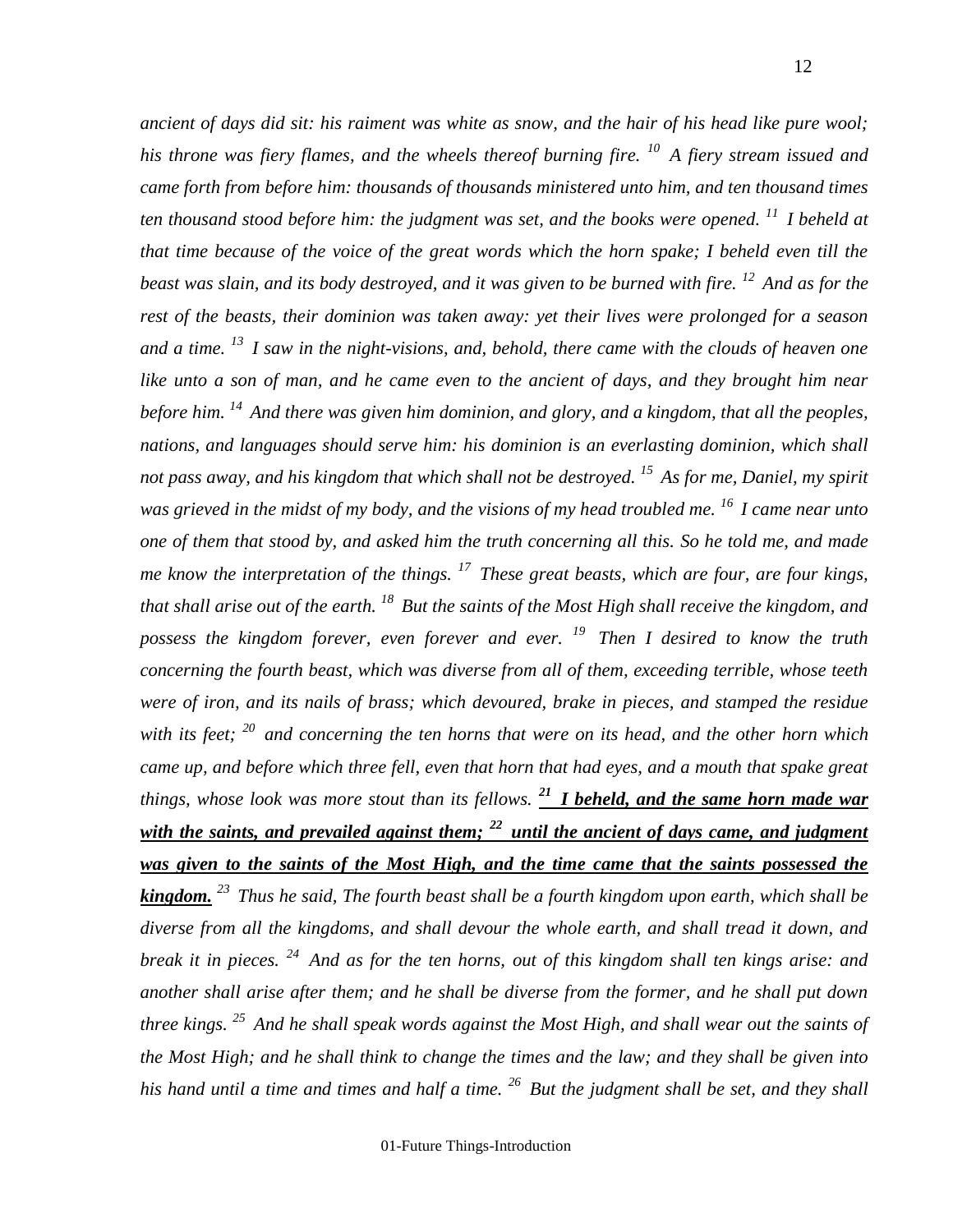*take away his dominion, to consume and to destroy it unto the end. <sup>27</sup>And the kingdom and the*  dominion, and the greatness of the kingdoms under the whole heaven, shall be given to the *people of the saints of the Most High: his kingdom is an everlasting kingdom, and all dominions shall serve and obey him. <sup>28</sup>Here is the end of the matter. As for me, Daniel, my thoughts much troubled me, and my countenance was changed in me: but I kept the matter in my heart." Daniel 7:1-28 (American Standard Version)*

Daniel continued in the next chapter*, " <sup>1</sup>In the third year of King Belshazzar's reign, a vision appeared to me, Daniel, after the one that had appeared to me earlier. <sup>2</sup>I saw the vision, and as I watched, I was in the fortress city of Susa, in the province of Elam. I saw in the vision that I was beside the Ulai Canal. <sup>3</sup>I looked up, and there was a ram standing beside the canal. He had two horns* **(the Medo-Persian empire)***. The two horns were long, but one was longer than the other, and the longer one came up last. <sup>4</sup>I saw the ram charging to the west, the north, and the south. No animal could stand against him, and there was no rescue from his power. He did whatever he wanted and became great. <sup>5</sup>As I was observing, a male goat appeared, coming from the west across the surface of the entire earth without touching the ground. The goat had a conspicuous horn between his eyes* **(the Grecian empire led by Alexandria the Great)***. <sup>6</sup>He came toward the two-horned ram I had seen standing beside the canal and rushed at him with savage fury. <sup>7</sup>I saw him approaching the ram, and infuriated with him, he struck the ram, shattering his two horns, and the ram was not strong enough to stand against him. The goat threw him to the ground and trampled him, and there was no one to rescue the ram from his power. <sup>8</sup>Then the male goat became very great, but when he became powerful, the large horn was shattered. Four conspicuous horns came up in its place, |pointing| toward the four winds of heaven* **(the four generals who inherit the Grecian empire after Alexandria the Great dies)***. <sup>9</sup>From one of them a little horn emerged* **(the Antichrist)** *and grew extensively toward the south and the east and toward the beautiful land. <sup>10</sup>It grew as high as the heavenly host, made some of the stars and some of the host fall to the earth, and trampled them. <sup>11</sup>It made itself great, even up to the Prince of the host; it removed His daily sacrifice and overthrew the place of His sanctuary. <sup>12</sup>Because of rebellion, a host, together with the daily sacrifice, will be given over. The horn will throw truth to the ground and will be successful in whatever it does. <sup>13</sup>Then I heard a holy one speaking, and another holy one said to the speaker, "How long will <i>fthe events of*⌋ *this vision last—the daily sacrifice, the rebellion that makes desolate, and the giving*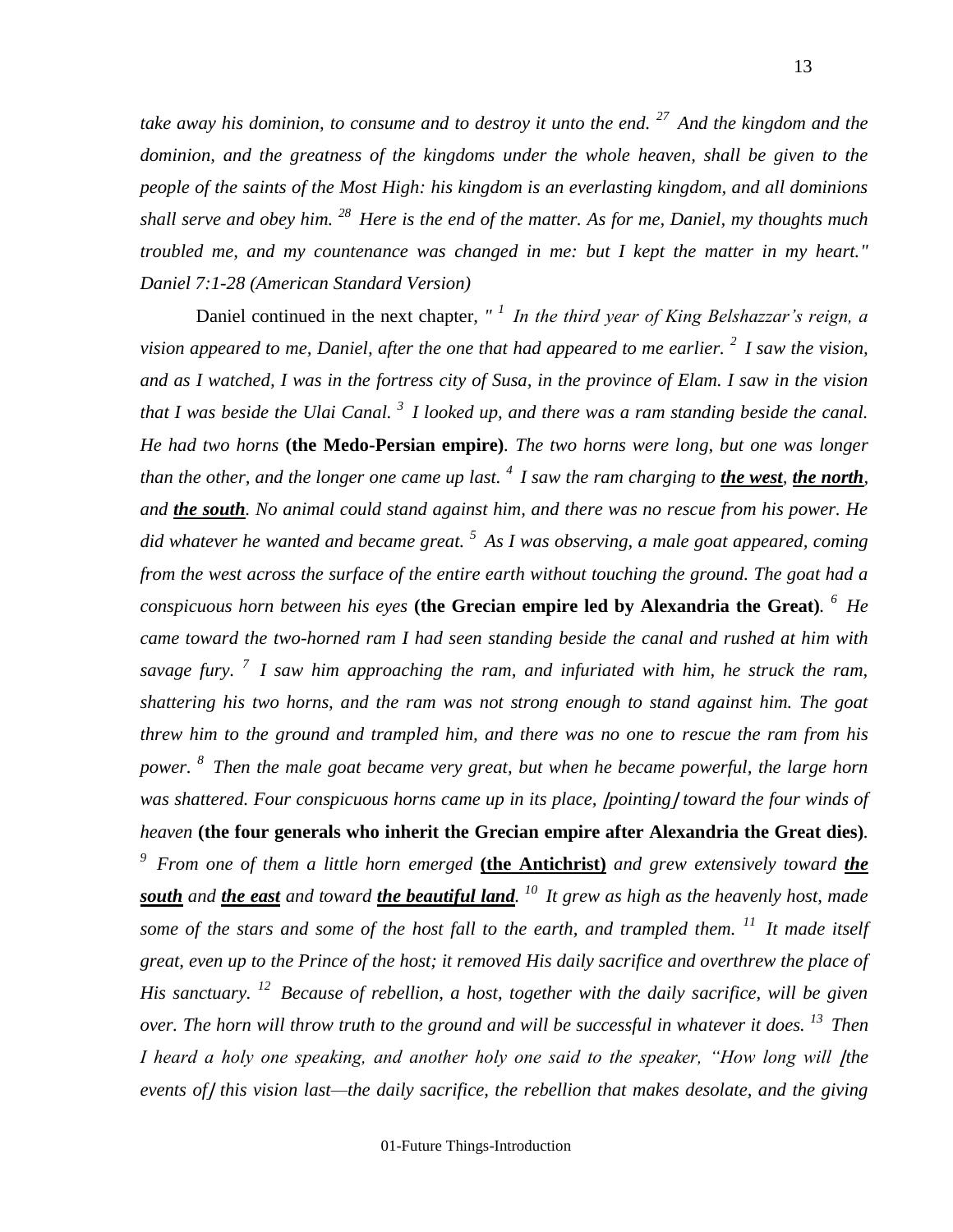*over of the sanctuary and of the host to be trampled?" <sup>14</sup>He said to me, "For 2,300 evenings and mornings; then the sanctuary will be restored." <sup>15</sup>While I, Daniel, was watching the vision and trying to understand it, there stood before me someone who appeared to be a man. <sup>16</sup>I heard a human voice calling from the middle of the Ulai: "Gabriel, explain the vision to this man." <sup>17</sup>So he approached where I was standing; when he came near, I was terrified and fell facedown. "Son of man," he said to me, "understand that the vision refers to the time of the end.*" <sup>*18*</sup> While he was speaking to me, I fell into a deep sleep, with my face |to the ground|. Then *he touched me, made me stand up, <sup>19</sup>and said, "I am here to tell you what will happen at the conclusion of the time of wrath, because it refers to the appointed time of the end. <sup>20</sup>The twohorned ram that you saw represents the kings of Media and Persia. <sup>21</sup>The shaggy goat represents the king of Greece, and the large horn between his eyes represents the first king.* <sup>22</sup> *The four horns that took the place of the shattered horn represent four kingdoms. They will rise from that nation, but without its power. <sup>23</sup>Near the end of their kingdoms, when the rebels have reached the full measure of their sin, an insolent king, skilled in intrigue, will come to the throne. <sup>24</sup>His power will be great, but it will not be his own. He will cause terrible destruction and succeed in whatever he does. He will destroy the powerful along with the holy people. <sup>25</sup>He will cause deceit to prosper through his cunning and by his influence, and in his own mind he will make himself great. He will destroy many in a time of peace; he will even stand against the Prince of princes. Yet he will be shattered—not by human hands. <sup>26</sup>The vision of the evenings and the mornings that has been told is true. Now you must seal up the vision because it refers to many days [in the future].* "<sup>27</sup> *I, Daniel, was overcome and lay sick for days. Then I got up and went about the king's business. I was greatly disturbed by the vision and could not understand it." Daniel 8:1-27 (Holman Christian Standard Bible)*

Please note that in the scripture printed above, *Daniel chapter 8,* when the Antichrist begins his dominion*,* he **does not** extend his territory to the north*.* We see that *Daniel 8:1-27* (printed above) ties in with *Revelation 18:1-24* (printed on pages 10-11). When the Antichrist begins his dominion, he will set up his headquarters in the city of Babylon. The Anti-Christ begins consolidating his power while he is headquartered in Babylon and he will move his capitol to Jerusalem about the middle of the Great Tribulation. But according to *Daniel 11:36- 45*, the Antichrist will have problems with the nations to the south of Babylon, to the north of Babylon and to the east of Babylon during the entire seven years of the Great Tribulation. *" 36*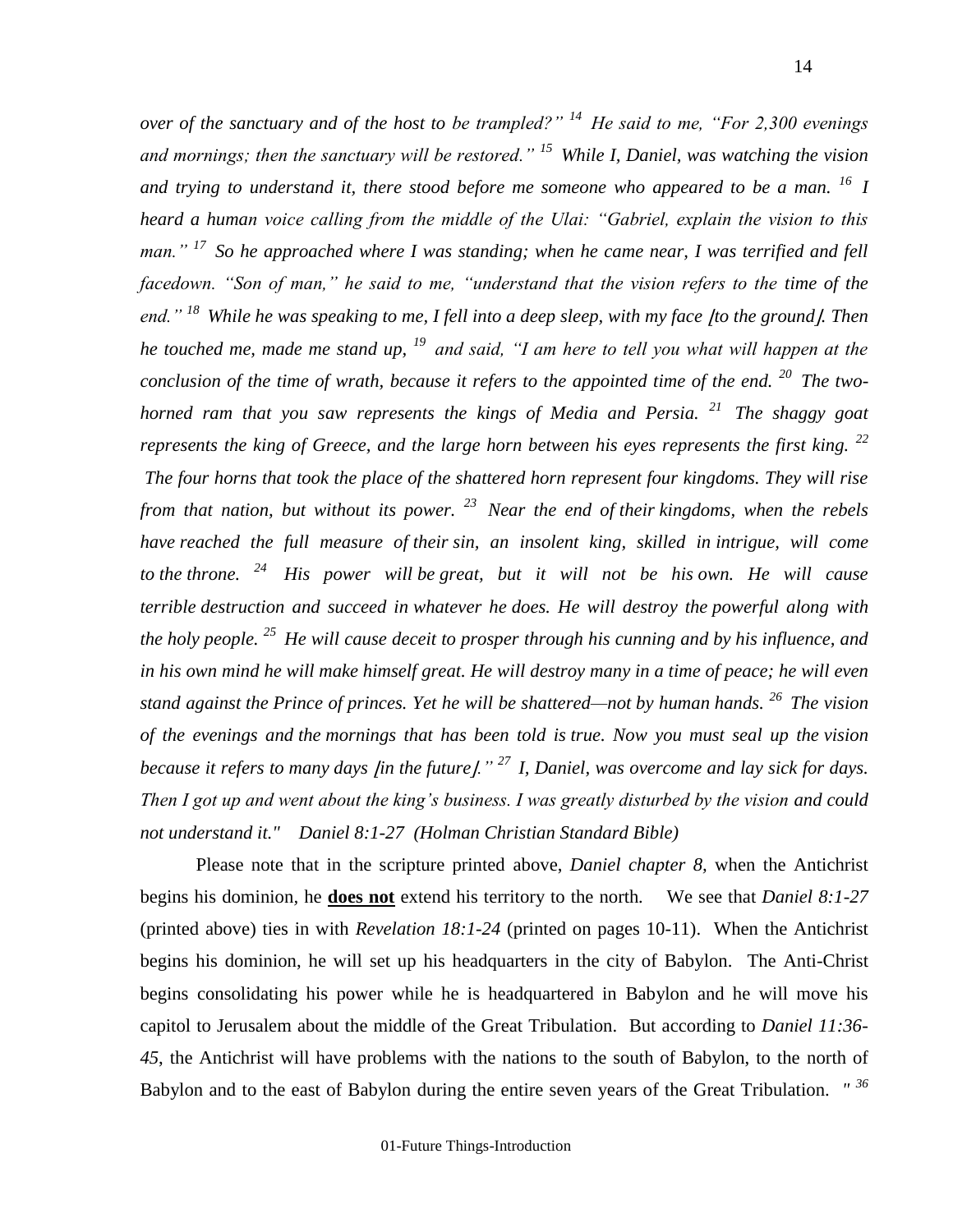*"The king will do as he pleases, exalting himself and claiming to be greater than every god, even blaspheming the God of gods. He will succeed, but only until the time of wrath is completed. For what has been determined will surely take place. <sup>37</sup>He will have no respect for the gods of his ancestors, or for the god loved by women, or for any other god, for he will boast that he is greater than them all. <sup>38</sup>Instead of these, he will worship the god of fortresses—a god his ancestors never knew—and lavish on him gold, silver, precious stones, and expensive gifts. <sup>39</sup> Claiming this foreign god's help, he will attack the strongest fortresses. He will honor those who submit to him, appointing them to positions of authority and dividing the land among them as their reward. <sup>40</sup>"Then at the time of the end, the king of the south will attack the king of the north. The king of the north will storm out with chariots, charioteers, and a vast navy. He will invade various lands and sweep through them like a flood. <sup>41</sup>He will enter the glorious land of Israel, and many nations will fall, but Moab, Edom, and the best part of Ammon will escape.* <sup>42</sup> *He will conquer many countries, and even Egypt will not escape. <sup>43</sup>He will gain control over the gold, silver, and treasures of Egypt, and the Libyans and Ethiopians will be his servants. <sup>44</sup> "But then news from the east and the north will alarm him, and he will set out in great anger to destroy and obliterate many. <sup>45</sup>He will stop between the glorious holy mountain and the sea and will pitch his royal tents. But while he is there, his time will suddenly run out, and no one will help him." Daniel 11:36-45 (New Living Translation)*

What is the major faith of the nations to the immediate south, north and east of Babylon? MUSLIM! There are several reasons why we believe the radical Muslims will reject and eventually declare war against the Antichrist while he is headquartered in Babylon. First the radical Muslims will reject him because he is a Jew. The Anti-Christ will be able to trace his linage back to King David and because of this he will claim the right to sit on David's throne in Jerusalem as the king of kings. Because of their cultural and religious background, many radical Muslims have been taught to hate the Jews and the other infidels who do not embrace their extremist religion. As such they could never accept a Jew as the hope of the world. You know how most of the people of the Muslin faith in the Middle East feel about the Jews.

Secondly, they will reject him because he will honor (promote) a trinity of gods, that is, God the Father, God the Son and the Queen of Heaven, Mother of God (the god of fortresses and the goddess of fortresses)*.* A person of the Muslim faith is not going to worship a woman even if they are told she was the mother of God and the Queen of Heaven. Their religion is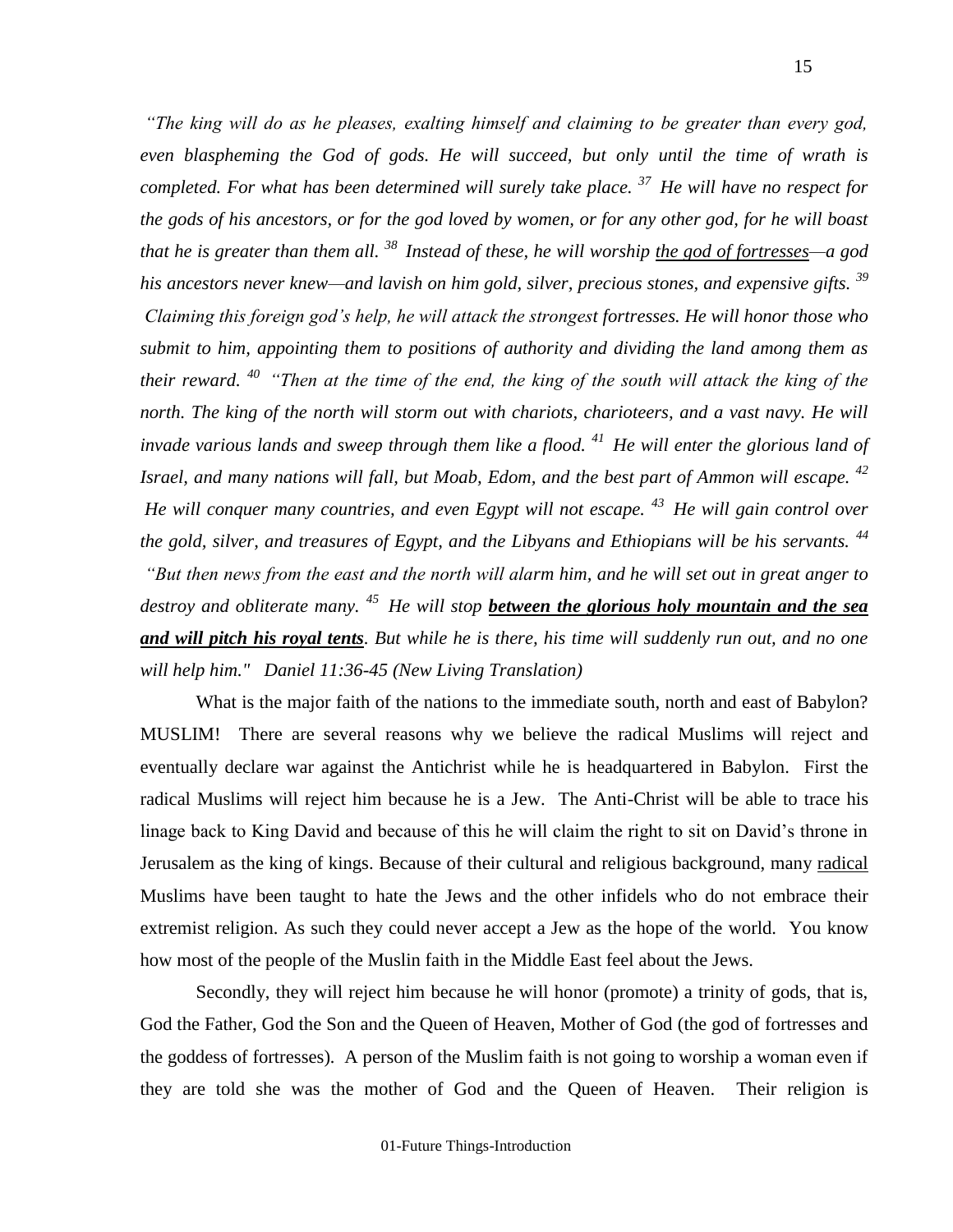monotheistic, that is, they believe that there is only one god, Allah, and Mohammad is his prophet. The Muslims do not believe in a Trinity.

Third they will hate him because he will use his authority to allow the Jews to tear down one of their mosques, the Mosque of Omar (the Dome of the Rock), in order to rebuild their Jewish temple during the Great Tribulation. The Mosque of Omar was built around the tip of the mountain that was part of the temple built by King Solomon. The Mosque of Omar (the Dome of the Rock) is one of the Muslim's sacred shrines and right now it occupies a prominent place on the present Jewish temple site. The Muslims believe it is the spot where Mohammad left the earth on his journey to visit their heaven.

We believe the Muslim nations to the south of Babylon, the Muslim nations to the north of Babylon and the Muslim nations to the east of Babylon are going to rebel against the rule of the Anti-Christ. Near the end of the Tribulation, the nations to the south of Babylon and to the east of Babylon will join the nations to the north of Babylon. We believe the Bible teaches that they will organize a large army and invade the Promised Land from the north with the intentions of overthrowing the Anti-Christ. If that is true, they will be led into battle by Iran (the land of the Medes, Isaiah chapter 13) and some of the weapons used will be nuclear. We know that the battle that is described in Zechariah 14 (printed below) is not the second battle of Armageddon that will be fought at the end of the Millennium. How do we know that the beginning of Zechariah 14 (printed below) does not describe a battle between Jesus Christ and His people when they are attacked in Jerusalem? Because Jesus Christ would not allow the saved in Jerusalem to be raped and their houses destroyed while He is on the Throne. He will be in control of everything. On the other hand, we know that many Jews will be in agreement with the Anti-Christ and will be part of the army of the Anti-Christ when the Muslims, led into battle by Iran (the Medes, Isaiah chapter 13), attack Jerusalem near the end of the Great Tribulation. So in that sense, you will have Jews who will be attacked at the end of the Great Tribulation but they will not be saved Jews who are fighting on the side of Jesus Christ. They will be lost Jews who have taken the "*mark of the Beast*" or aligned themselves with the Anti-Christ. They will be part of that group who will wring their hands in anguish when they see the King of Kings appear in the air. Zechariah 14:4 tells us that the King of Kings will stand on the Mount of Olives and the Mount of Olives will split in half. That will happen at the end of the Tribulation when the King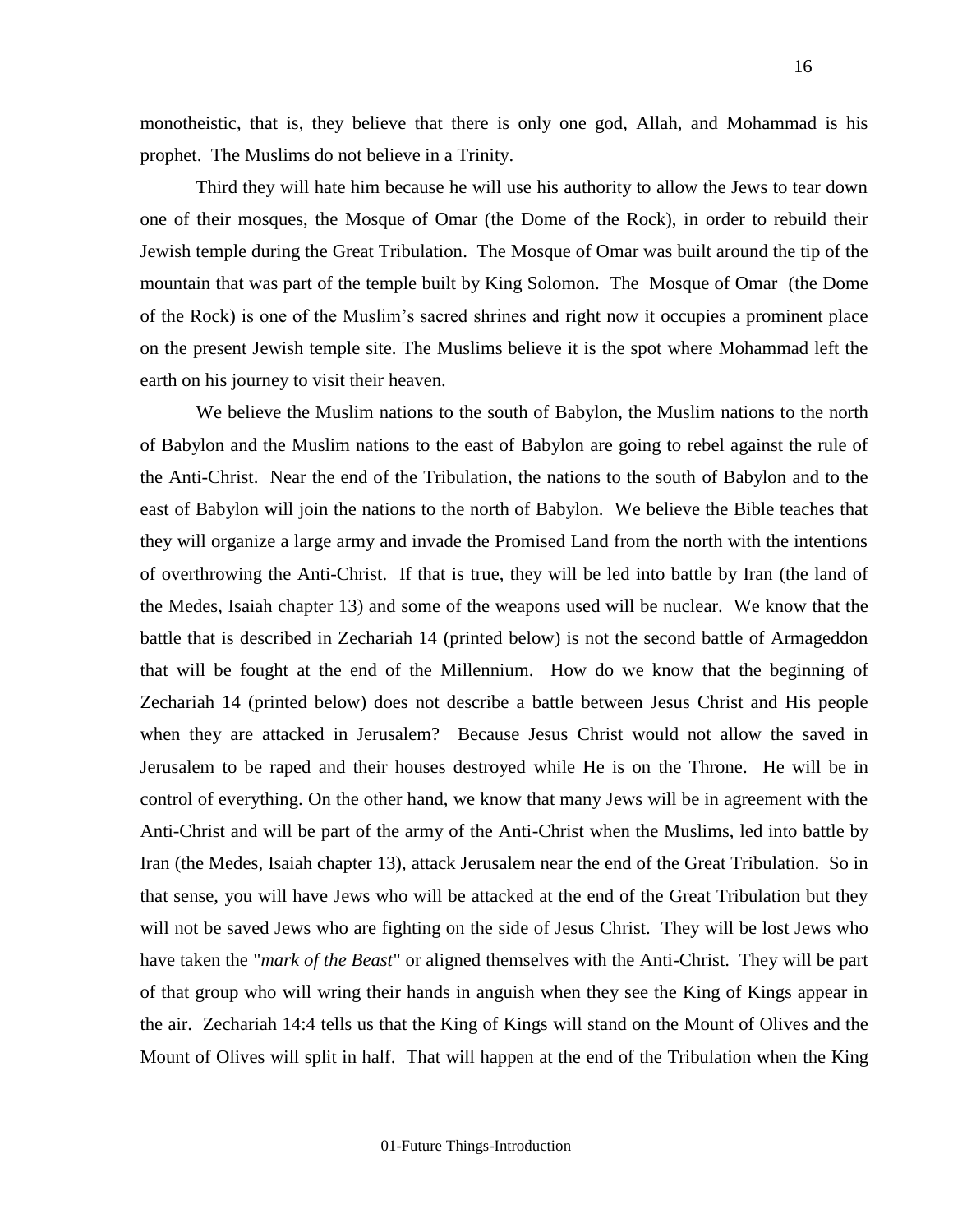of Kings will come to destroy the army of the Anti-Christ and to destroy the army of the Muslims who are fighting the Anti-Christ.

*" <sup>1</sup>The LORD will have his day. And when it comes, everything that was ever taken from Jerusalem will be returned and divided among its people. <sup>2</sup>But first, he will bring many nations to attack Jerusalem—homes will be robbed, women raped, and half of the population dragged off, though the others will be allowed to remain. <sup>3</sup>The LORD will attack those nations like a warrior fighting in battle. <sup>4</sup>He will take his stand on the Mount of Olives east of Jerusalem, and the mountain will split in half, forming a wide valley that runs from east to west." Zechariah 14:1-4 (Contemporary English Version)*

Again, the land we call Iran today was originally the land of **the Medes,** who were part of the Medo-Persian empire. Arthur Custance, in his book, "Noah's Three Sons", tells us that after Noah's flood some of the descendents of Gog or Magog (Genesis 10:2) settled in the land we call Iran today and others settled westward as far as the British Isles. Based upon the description of the battle described in Zechariah 14, the battle will include the use of nuclear weapons. Do you suppose that is why the Lord is allowing Iran (the land of the Medes) to develop nuclear capabilities? Do you suppose that is why the Lord allowed certain people in the United States government to **secretly** fly **over** a BILLION dollars in United States currency to Iran one night? The money will no doubt be used to promote and to support terrorism across the world.

Again, the Anti-Christ begins consolidating his power while he is headquartered in Babylon and he moves his capitol to Jerusalem about the middle of the Great Tribulation. *" 41 He shall enter also into the glorious land, and many countries shall be overthrown; but these shall be delivered out of his hand: Edom, and Moab, and the chief of the children of Ammon. <sup>42</sup> He shall stretch forth his hand also upon the countries; and the land of Egypt shall not escape. <sup>43</sup>But he shall have power over the treasures of gold and of silver, and over all the precious things of Egypt; and the Libyans and the Ethiopians shall be at his steps. <sup>44</sup>But tidings out of the east and out of the north shall trouble him; and he shall go forth with great fury to destroy and*  utterly to sweep away many. <sup>45</sup> And he shall plant the tents of his palace between the sea and *the glorious holy mountain; yet he shall come to his end, and none shall help him." Daniel 11:41-45 (American Standard Version)*

So when we compare what we are told in Daniel 11 (printed above) with what we are told in the 13th chapter of Isaiah (printed below), it seems that an army will attack the Antichrist in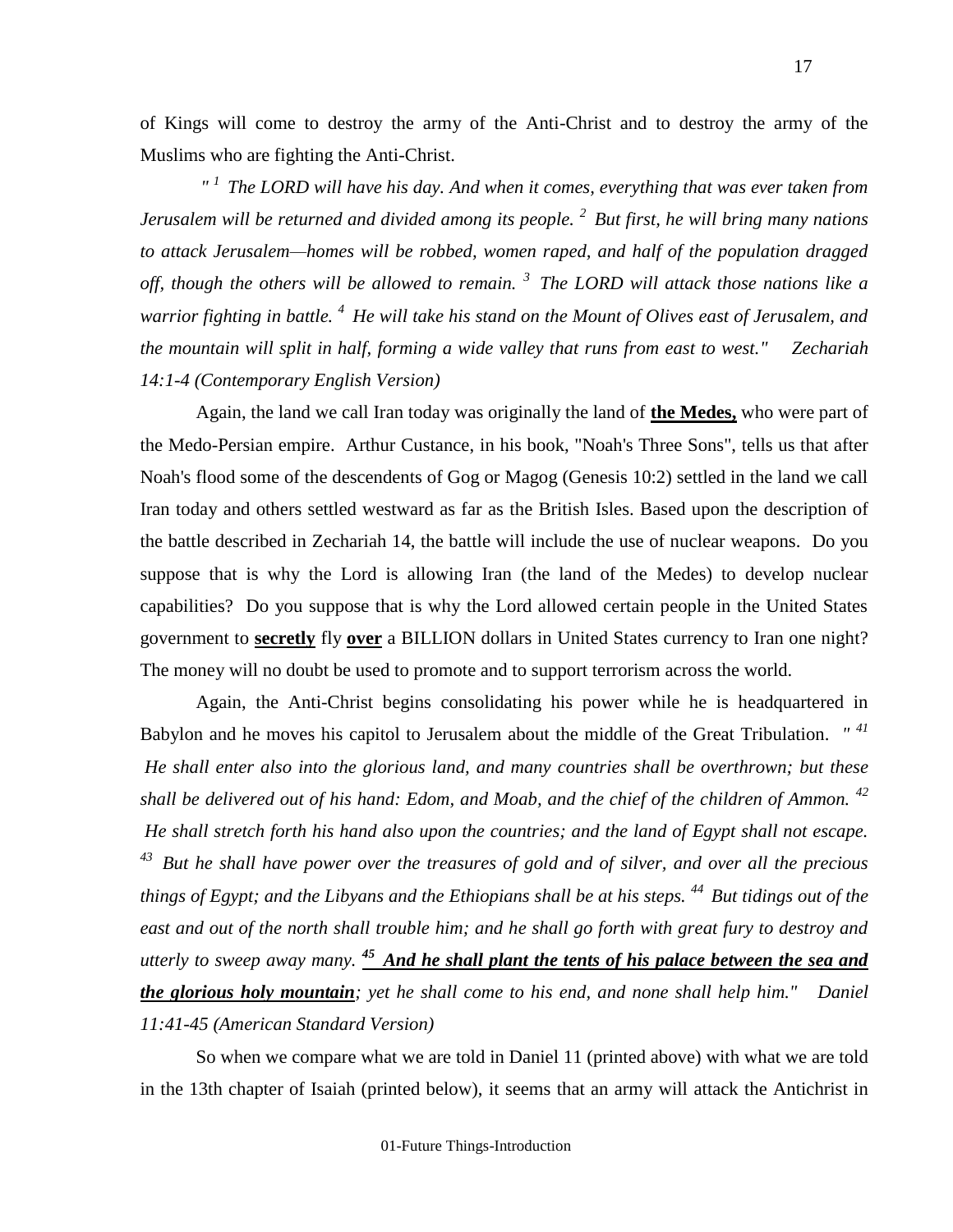Babylon first. Babylon by that time will be a trading metropolis where the Antichrist will have set up his headquarters. The Antichrist and the inhabitants of the city of Babylon will eventually suffer a humiliating defeat near the middle of the Great Tribulation and they will be forced to flee to Jerusalem to escape the Muslim army. One of the important facts to note, however, is that the city of Babylon, at the time the Antichrist will be forced to flee to Jerusalem, will be completely destroyed and will never be inhabited again. *" <sup>1</sup>And after these things I saw another angel come down from heaven, having great power; and the earth was lightened with his glory. <sup>2</sup> And he cried mightily with a strong voice, saying, Babylon the great is fallen, is fallen, and is become the habitation of devils, and the hold of every foul spirit, and a cage of every unclean and hateful bird. <sup>3</sup>For all nations have drunk of the wine of the wrath of her fornication, and the kings of the earth have committed fornication with her, and the merchants of the earth are waxed rich through the abundance of her delicacies. <sup>4</sup>And I heard another voice from heaven, saying, Come out of her, my people, that ye be not partakers of her sins, and that ye receive not of her plagues. <sup>5</sup>For her sins have reached unto heaven, and God hath remembered her iniquities. <sup>6</sup> Reward her even as she rewarded you, and double unto her double according to her works: in the cup which she hath filled, fill to her double. <sup>7</sup>How much she hath glorified herself, and lived deliciously, so much torment and sorrow give her: for she saith in her heart, I sit a queen, and am no widow, and shall see no sorrow. <sup>8</sup>Therefore shall her plagues come in one day, death, and mourning, and famine; and she shall be utterly burned with fire: for strong is the Lord God who judgeth her. <sup>9</sup>And the kings of the earth, who have committed fornication and lived deliciously with her, shall bewail her, and lament for her, when they shall see the smoke of her burning, <sup>10</sup>Standing afar off for the fear of her torment, saying, Alas, alas, that great city Babylon, that mighty city! for in one hour is thy judgment come. <sup>11</sup>And the merchants of the earth shall weep and mourn over her; for no man buyeth their merchandise any more: <sup>12</sup>The merchandise of gold, and silver, and precious stones, and of pearls, and fine linen, and purple, and silk, and scarlet, and all thyine wood, and all manner vessels of ivory, and all manner vessels of most precious wood, and of brass, and iron, and marble, <sup>13</sup>And cinnamon, and odours, and ointments, and frankincense, and wine, and oil, and fine flour, and wheat, and beasts, and sheep, and horses, and chariots, and slaves, and souls of men. <sup>14</sup>And the fruits that thy soul lusted after are departed from thee, and all things which were dainty and goodly are* 

*departed from thee, and thou shalt find them no more at all. <sup>15</sup>The merchants of these things,*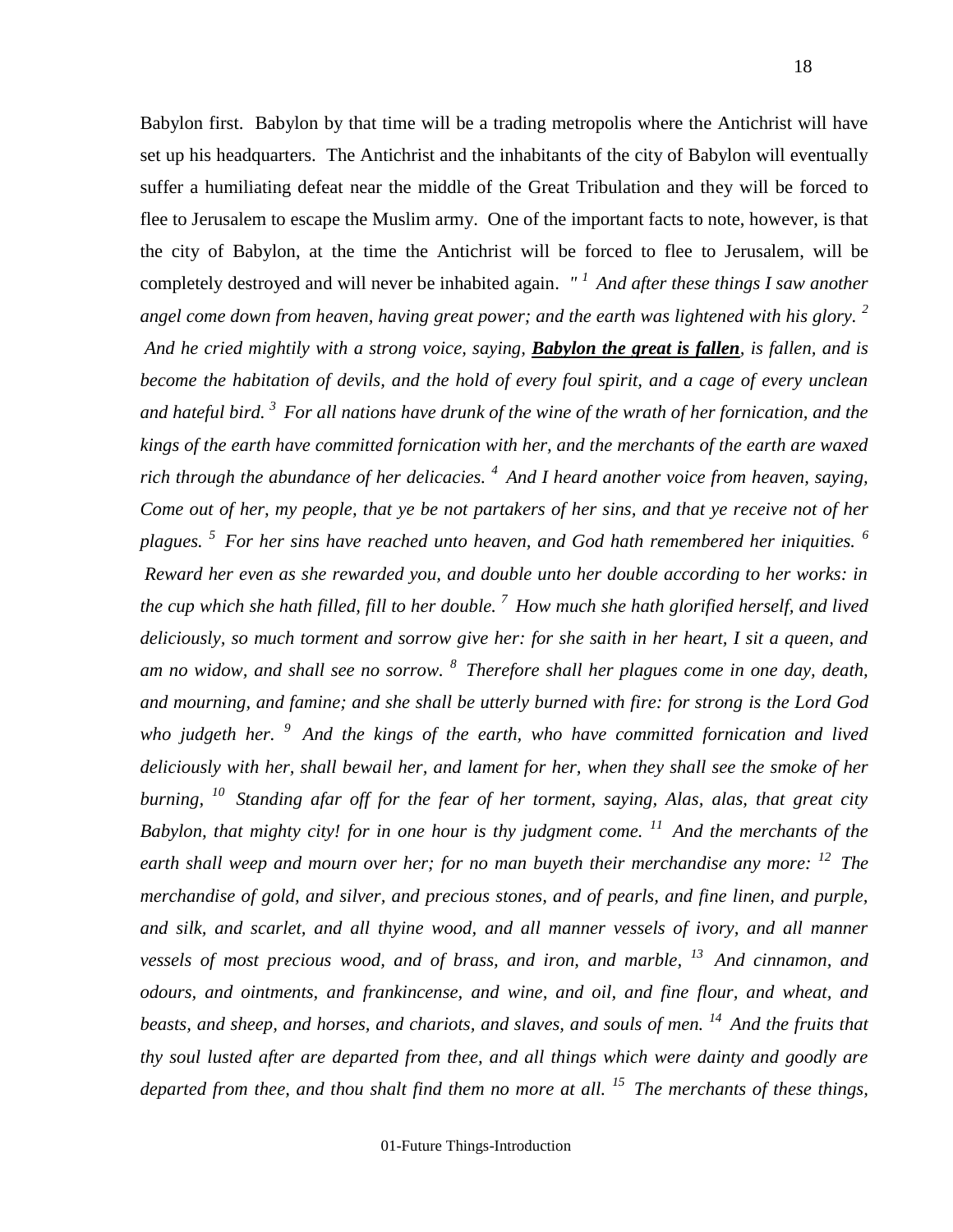*which were made rich by her, shall stand afar off for the fear of her torment, weeping and wailing, <sup>16</sup>And saying, Alas, alas, that great city, that was clothed in fine linen, and purple, and scarlet, and decked with gold, and precious stones, and pearls! <sup>17</sup>For in one hour so great riches is come to nought. And every shipmaster, and all the company in ships, and sailors, and as many as trade by sea, stood afar off, <sup>18</sup>And cried when they saw the smoke of her burning, saying, What city is like unto this great city! <sup>19</sup>And they cast dust on their heads, and cried, weeping and wailing, saying, Alas, alas, that great city, wherein were made rich all that had ships in the sea by reason of her costliness! for in one hour is she made desolate. <sup>20</sup>Rejoice over her, thou heaven, and ye holy apostles and prophets; for God hath avenged you on her. <sup>21</sup>And a mighty angel took up a stone like a great millstone, and cast it into the sea, saying, Thus with violence shall that great city Babylon be thrown down, and shall be found no more at all. <sup>22</sup>And the voice of harpers, and musicians, and of pipers, and trumpeters, shall be heard no more at all in thee; and no craftsman, of whatsoever craft he be, shall be found any more in thee; and the sound of a millstone shall be heard no more at all in thee; <sup>23</sup>And the light of a candle shall shine no more at all in thee; and the voice of the bridegroom and of the bride shall be heard no more at all in thee: for thy merchants were the great men of the earth; for by thy sorceries were all nations deceived. <sup>24</sup>And in her was found the blood of prophets, and of saints, and of all that were slain upon the earth." Revelation 18:1-24 (King James Version)* 

Also, it seems that the invading army that will totally destroy Babylon will eventually attack the Anti-Christ and his army in Jerusalem near the end of the Great Tribulation. If we examine the 13th chapter of Isaiah carefully, we will see that chapter 13 **was written to Babylon** and predicted that the city of Babylon would be totally destroyed BY THE MEDES. This agrees with Revelation, chapter 18, printed above.

Second, if we examine Isaiah chapter 13 (printed below), carefully, we will see that the world events that are described in Isaiah, chapter 13, will happen during the Great Tribulation. " *<sup>10</sup>For the stars of heaven and their constellations Will not give their light; The sun will be darkened in its going forth, And the moon will not cause its light to shine. <sup>11</sup>"I will punish the world for its evil, And the wicked for their iniquity; I will halt the arrogance of the proud, And will lay low the haughtiness of the terrible. <sup>12</sup>I will make a mortal more rare than fine gold, A man more than the golden wedge of Ophir. <sup>13</sup>Therefore I will shake the heavens, And the earth*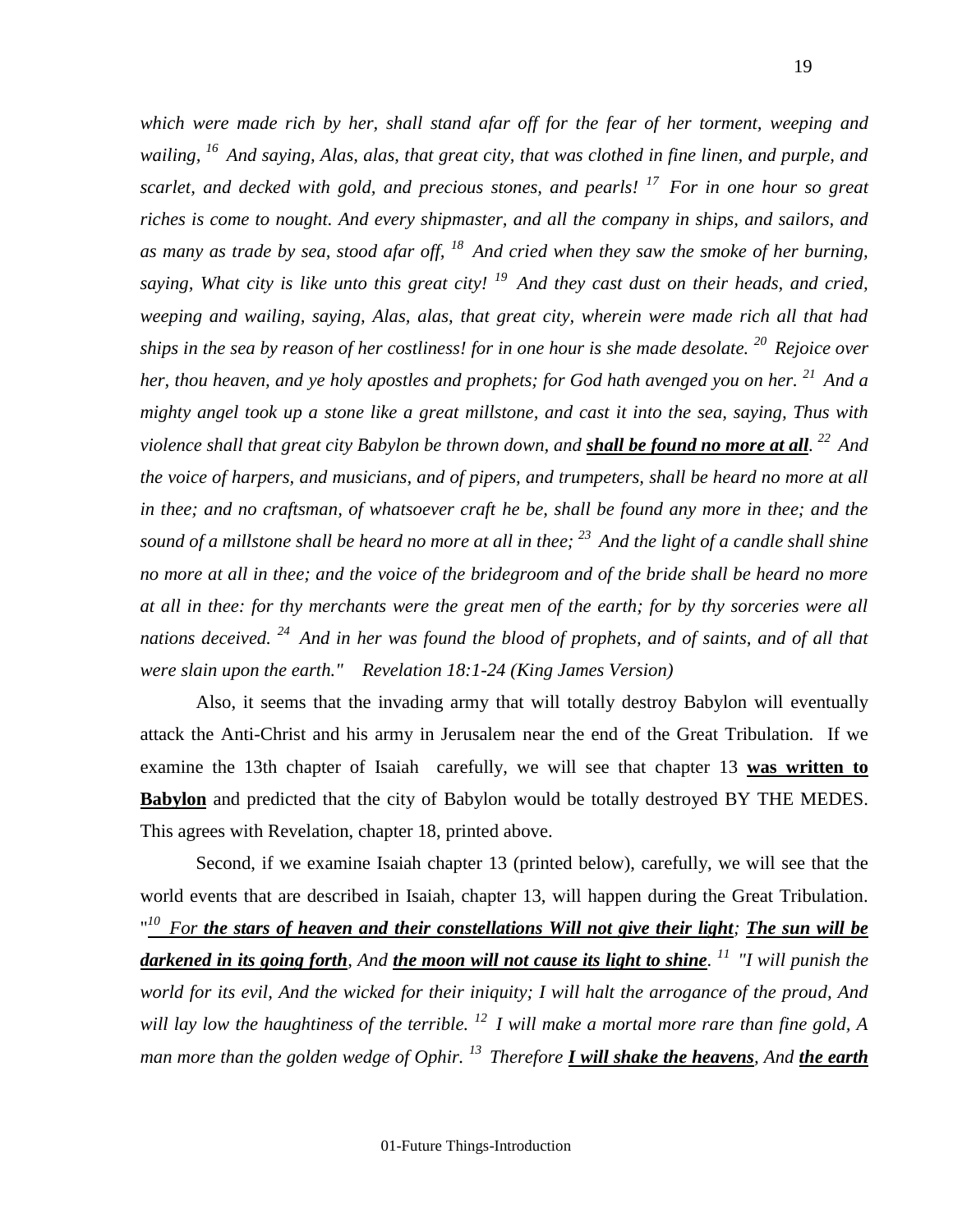*will move out of her place, In the wrath of the LORD of hosts And in the day of His fierce anger." Isaiah 13:10-13*

*" <sup>1</sup>And I saw a beast coming up out of the sea. He had 10 horns and seven heads. On his horns were 10 diadems, and on his heads were blasphemous names. <sup>2</sup>The beast I saw was like a leopard, his feet were like a bear's, and his mouth was like a lion's mouth. The dragon gave him his power, his throne, and great authority. <sup>3</sup>One of his heads appeared to be fatally wounded, but his fatal wound was healed. The whole earth was amazed and followed the beast. <sup>4</sup>They worshiped the dragon because he gave authority to the beast. And they worshiped the beast, saying, "Who is like the beast? Who is able to wage war against him? " Revelation 13:1-4 (Holman Christian Standard Bible)*

## *ISAIAH 13*

*" <sup>1</sup>The burden against Babylon which Isaiah the son of Amoz saw. <sup>2</sup>Lift up a banner on the high mountain, Raise your voice to them; Wave your hand, that they may enter the gates of the nobles. <sup>3</sup>I have commanded My sanctified ones; I have also called My mighty ones for My anger-- Those who rejoice in My exaltation. <sup>4</sup>The noise of a multitude in the mountains, Like that of many people! A tumultuous noise of the kingdoms of nations gathered together! The LORD of hosts musters The army for battle. <sup>5</sup>They come from a far country, From the end of heaven-- The LORD and His weapons of indignation, To destroy the whole land. <sup>6</sup>Wail, for the day of the LORD is at hand! It will come as destruction from the Almighty. <sup>7</sup>Therefore all hands will be limp, Every man's heart will melt, <sup>8</sup>And they will be afraid. Pangs and sorrows will take hold of them; They will be in pain as a woman in childbirth; They will be amazed at one another; Their faces will be like flames. <sup>9</sup>Behold, the day of the LORD comes, Cruel, with both wrath and fierce anger, To lay the land desolate; And He will destroy its sinners from it. <sup>10</sup>For the stars of heaven and their constellations will not give their light; The sun will be darkened in its going forth, And the moon will not cause its light to shine. <sup>11</sup>I will punish the world for its evil, And the wicked for their iniquity; I will halt the arrogance of the proud, And will lay low the haughtiness of the terrible. <sup>12</sup>I will make a mortal more rare than fine gold, A man more than the golden wedge of Ophir. <sup>13</sup>Therefore I will shake the heavens, And the earth will move out of her place, In the wrath of the LORD of hosts And in the day of His fierce anger. <sup>14</sup>It shall be as the hunted gazelle, And as a sheep that no man takes up; Every man will turn to his own* 

01-Future Things-Introduction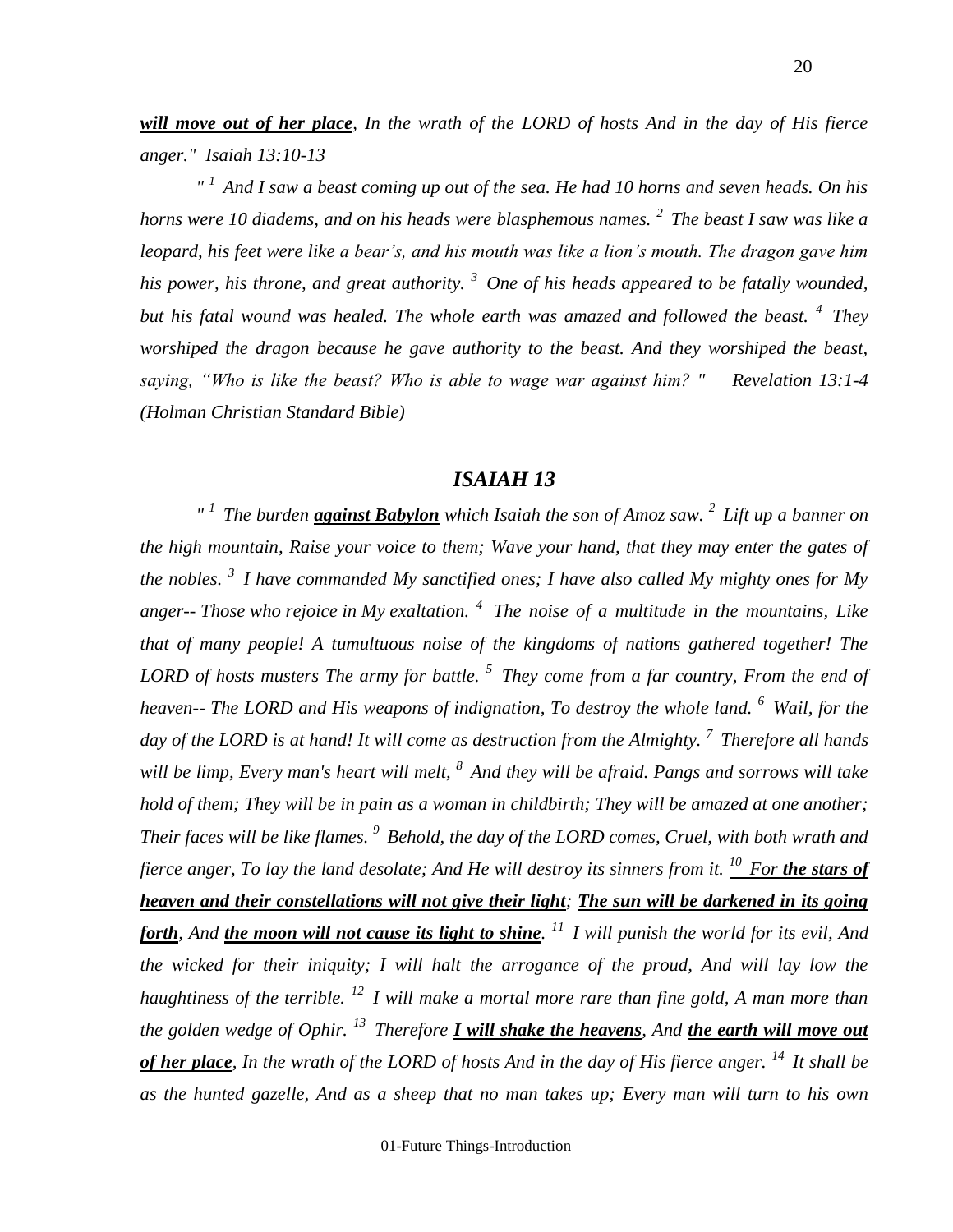*people, And everyone will flee to his own land. <sup>15</sup>Everyone who is found will be thrust through, And everyone who is captured will fall by the sword. <sup>16</sup>Their children also will be dashed to pieces before their eyes; Their houses will be plundered And their wives ravished. <sup>17</sup>"Behold, I will stir up the Medes against them, Who will not regard silver; And as for gold, they will not delight in it. <sup>18</sup>Also their bows will dash the young men to pieces, And they will have no pity on the fruit of the womb; Their eye will not spare children. <sup>19</sup>And Babylon, the glory of kingdoms, the beauty of the Chaldeans' pride, will be as when God overthrew Sodom and Gomorrah. <sup>20</sup> It will never be inhabited, Nor will it be settled from generation to generation; Nor will the Arabian pitch tents there, Nor will the shepherds make their sheepfolds there. <sup>21</sup>But wild beasts of the desert will lie there, And their houses will be full of owls; Ostriches will dwell there, And wild goats will caper there. <sup>22</sup>The hyenas will howl in their citadels, And jackals in their pleasant palaces. Her time is near to come, And her days will not be prolonged." Isaiah 13:1- 22 (New King James Version)* 

Again, we believe the radical Muslims and their armies will first attack the Antichrist and his army in Babylon near the middle part of the Great Tribulation. According to Daniel 11:45 the Antichrist will then move his headquarters to Jerusalem near the middle of the Great Tribulation after having armed conflicts with the nations to the south of Babylon, the nations to the east of Babylon and the nations to the north of Babylon. *" <sup>36</sup>"And the king shall do as he wills. He shall exalt himself and magnify himself above every god, and shall speak astonishing things against the God of gods. He shall prosper till the indignation is accomplished; for what is decreed shall be done. <sup>37</sup>He shall pay no attention to the gods of his fathers, or to the one*  beloved by women. He shall not pay attention to any other god, for he shall magnify himself *above all. <sup>38</sup>He shall honor the god of fortresses instead of these. A god whom his fathers did not know he shall honor with gold and silver, with precious stones and costly gifts. <sup>39</sup>He shall deal with the strongest fortresses with the help of a foreign god. Those who acknowledge him he shall load with honor. He shall make them rulers over many and shall divide the land for a price. At the time of the end, the king of the south shall attack him, but the king of the north shall rush upon him like a whirlwind, with chariots and horsemen, and with many ships. And he shall come into countries and shall overflow and pass through. <sup>41</sup>He shall come into the glorious land. And tens of thousands shall fall, but these shall be delivered out of his hand: Edom and Moab and the main part of the Ammonites. <sup>42</sup>He shall stretch out his hand against the countries,*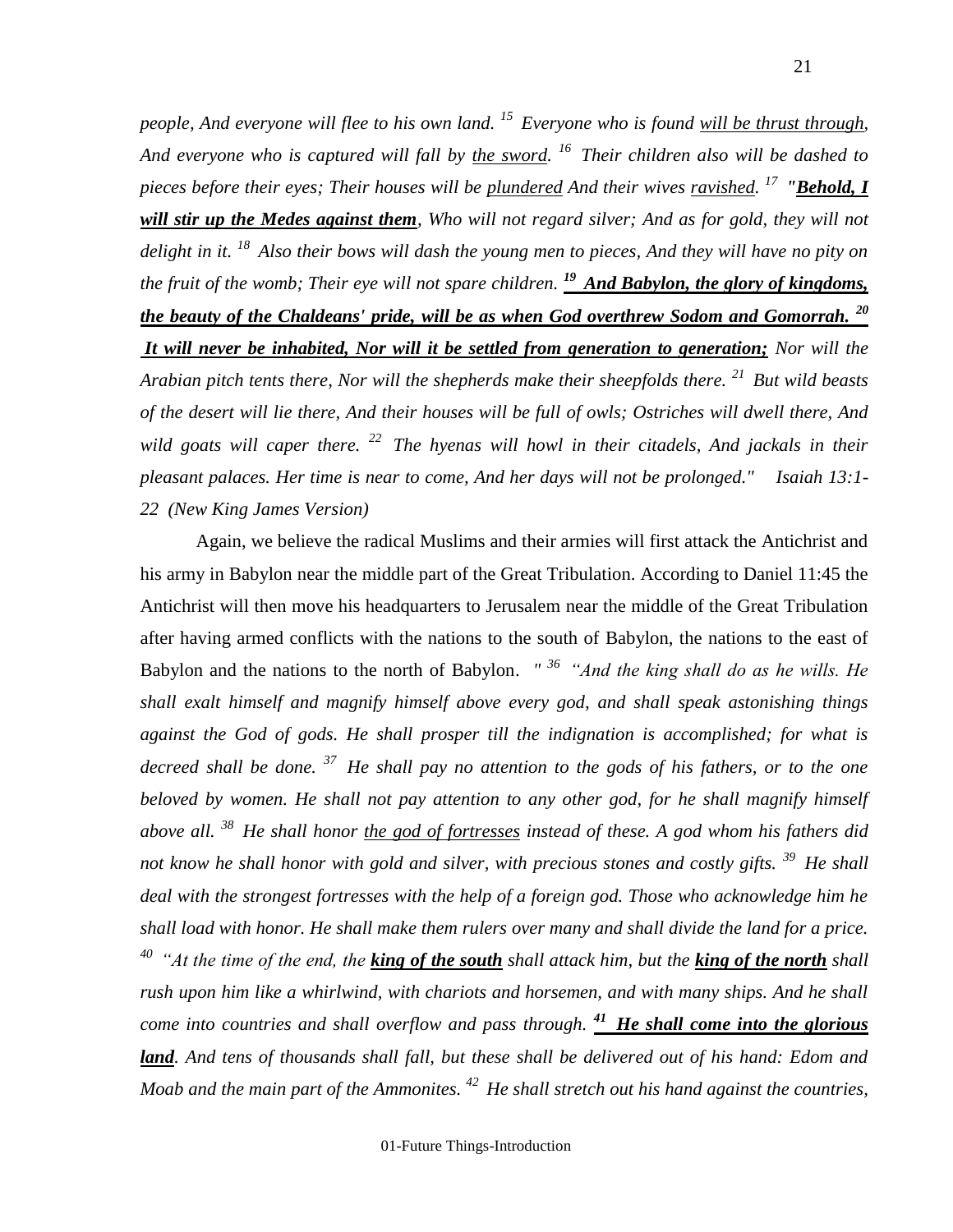*and the land of Egypt shall not escape. <sup>43</sup>He shall become ruler of the treasures of gold and of silver, and all the precious things of Egypt, and the Libyans and the Cushites shall follow in his train. <sup>44</sup>But news from the east and the north shall alarm him, and he shall go out with great fury to destroy and devote many to destruction. <sup>45</sup>And he shall pitch his palatial tents between the sea and the glorious holy mountain. Yet he shall come to his end, with none to help him." Daniel 11:36-45 (English Standard Version)*

We believe that in one of those armed conflicts, the Antichrist will receive a "deadly wound" **before** " *he shall pitch his palatial tents between the sea and the glorious holy mountain".* But the Muslim nations will continue to seek a way to destroy the Antichrist. After the Antichrist flees to Jerusalem, the radical Muslims and their armies will attack the Antichrist and his army very near the end of the Great Tribulation. We furnish more detail and scripture in chapter 6, of the paper entitled "A Chronological Study Of The Book Of Revelation" on our website, [http://www.bayourouge.net.](http://www.bayourouge.net/) But suffice it to say at this point in our study, the Anti-Christ will have many problems by the time he reaches the middle of the Tribulation even though he will be operating through the power of Satan. In addition to the wars, the natural disasters and the unnatural disasters that are taking place, we strongly suspect that radical Muslims will initiate world-wide terrorism on a scale that the people of this world have never seen before.

*" <sup>1</sup>"Son of man, prophesy against Gog and say: 'This is what the Sovereign LORD says: I am against you, Gog, chief prince of Meshek and Tubal. <sup>2</sup>I will turn you around and drag you along. I will bring you from the far north and send you against the mountains of Israel. <sup>3</sup>Then I will strike your bow from your left hand and make your arrows drop from your right hand. <sup>4</sup>On the mountains of Israel you will fall, you and all your troops and the nations with you. I will give you as food to all kinds of carrion birds and to the wild animals. <sup>5</sup>You will fall in the open field, for I have spoken, declares the Sovereign LORD. <sup>6</sup>I will send fire on Magog and on those who live in safety in the coastlands, and they will know that I am the LORD. <sup>7</sup>" 'I will make known my holy name among my people Israel. I will no longer let my holy name be profaned, and the nations will know that I the LORD am the Holy One in Israel. <sup>8</sup>It is coming! It will surely take place, declares the Sovereign LORD. This is the day I have spoken of. <sup>9</sup>" 'Then those who live in the towns of Israel will go out and use the weapons for fuel and burn them up the small and large shields, the bows and arrows, the war clubs and spears. For seven years they will use them for fuel. <sup>10</sup>They will not need to gather wood from the fields or cut it from the*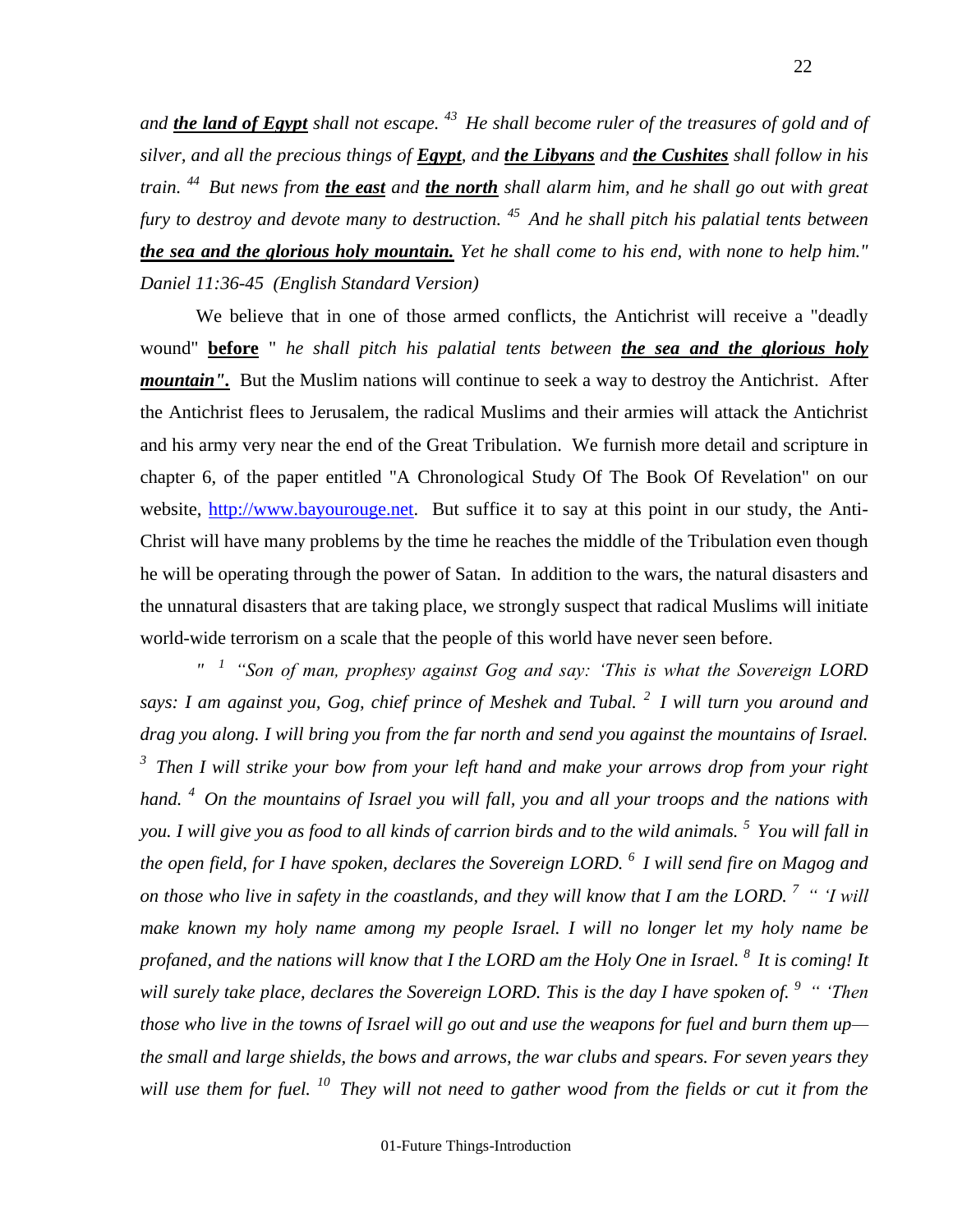*forests, because they will use the weapons for fuel. And they will plunder those who plundered them and loot those who looted them, declares the Sovereign LORD. <sup>11</sup>" 'On that day I will give Gog a burial place in Israel, in the valley of those who travel east of the Sea. It will block the way of travelers, because Gog and all his hordes will be buried there. So it will be called the Valley of Hamon Gog. <sup>12</sup>" 'For seven months the Israelites will be burying them in order to cleanse the land. <sup>13</sup>All the people of the land will bury them, and the day I display my glory will be a memorable day for them, declares the Sovereign LORD. <sup>14</sup>People will be continually employed in cleansing the land. They will spread out across the land and, along with others, they will bury any bodies that are lying on the ground. " 'After the seven months they will carry out a more detailed search. <sup>15</sup>As they go through the land, anyone who sees a human bone will leave a marker beside it until the gravediggers bury it in the Valley of Hamon Gog, <sup>16</sup>near a town called Hamonah. And so they will cleanse the land.' <sup>17</sup>"Son of man, this is what the Sovereign LORD says: Call out to every kind of bird and all the wild animals: 'Assemble and come together from all around to the sacrifice I am preparing for you, the great sacrifice on the mountains of Israel. There you will eat flesh and drink blood. <sup>18</sup>You will eat the flesh of mighty men and drink the blood of the princes of the earth as if they were rams and lambs, goats and bulls—all of them fattened animals from Bashan. <sup>19</sup>At the sacrifice I am preparing for you, you will eat fat till you are glutted and drink blood till you are drunk. <sup>20</sup>At my table you will eat your fill of horses and riders, mighty men and soldiers of every kind,' declares the Sovereign LORD. <sup>21</sup>"I will display my glory among the nations, and all the nations will see the punishment I inflict and the hand I lay on them. <sup>22</sup>From that day forward the people of Israel will know that I am the LORD their God. <sup>23</sup>And the nations will know that the people of Israel went into exile for their sin, because they were unfaithful to me. So I hid my face from them and handed them over to their enemies, and they all fell by the sword. <sup>24</sup>I dealt with them according to their uncleanness and their offenses, and I hid my face from them. <sup>25</sup>"Therefore this is what the Sovereign LORD says: I will now restore the fortunes of Jacob and will have compassion on all the people of Israel, and I will be zealous for my holy name. <sup>26</sup>They will forget their shame and all the unfaithfulness they showed toward me when they lived in safety in their land with no one to make them afraid. <sup>27</sup>When I have brought them back from the nations and have gathered them from the countries of their enemies, I will be proved holy through them in the sight of many nations. <sup>28</sup>Then they will know that I am the LORD their God, for though I sent them into exile* 

01-Future Things-Introduction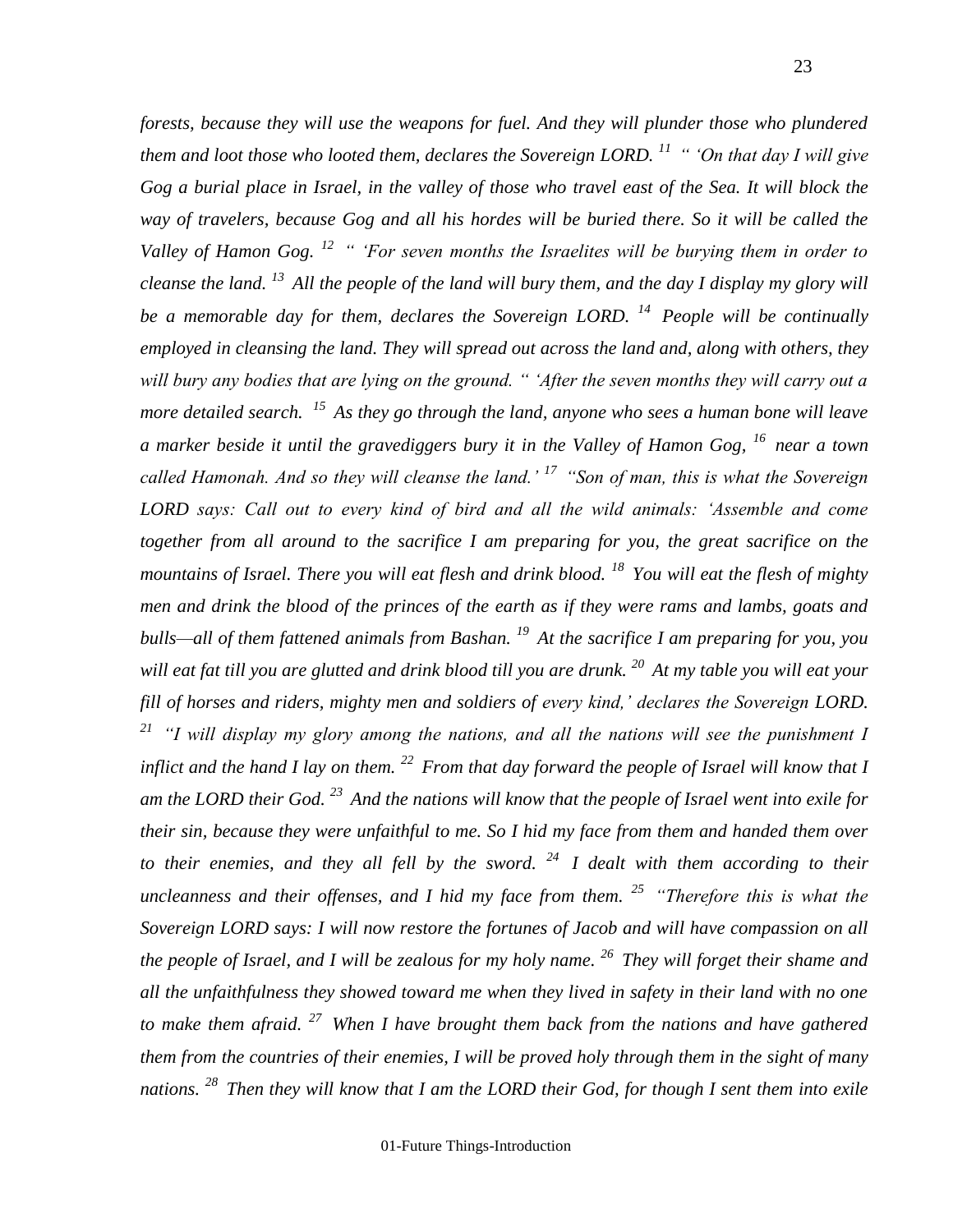*among the nations, I will gather them to their own land, not leaving any behind. <sup>29</sup>I will no longer hide my face from them, for I will pour out my Spirit on the people of Israel, declares the Sovereign LORD." Ezekiel 39:1-29 (New International Version)* 

# HOW DO WE KNOW THE CATCHING UP TAKES PLACE BEFORE THE TRIBULATION AND THE TRIBULATION TAKES PLACE BEFORE THE MILLENNIUM?

 We shared in the beginning that understanding the proper sequence of the events of future things is like putting together a jigsaw puzzle with some pieces which have been cut identically but have different colors or different shades of the same color or some pieces which share a side or two that have been cut identically. At first, a piece may fit well but as we attempt to add other pieces they reveal we have attempted to put the piece in the wrong place.

 According to the testimony of Paul (2nd Thessalonians chapters 1 & 2), Christ will not come to set up His Millennial Kingdom until two major things take place.

## FIRST, THERE WILL BE A FALLING AWAY.

<sup>13</sup> Let no man deceive you by any means: for that day shall not come, except there come *a falling away first, and that man of sin be revealed, the son of perdition; <sup>4</sup>Who opposeth and exalteth himself above all that is called God, or that is worshipped; so that he as God sitteth in the temple of God, shewing himself that he is God." 2nd Thessalonians 2:3-4 (The King James Version).*

*<sup>1</sup>But mark this: There will be terrible times in the last days. <sup>2</sup>People will be lovers of themselves, lovers of money, boastful, proud, abusive, disobedient to their parents, ungrateful, unholy, <sup>3</sup>without love, unforgiving, slanderous, without self-control, brutal, not lovers of the good, <sup>4</sup>treacherous, rash, conceited, lovers of pleasure rather than lovers of God— <sup>5</sup>having a form of godliness but denying its power. Have nothing to do with such people. <sup>6</sup>They are the kind who worm their way into homes and gain control over gullible women, who are loaded down with sins and are swayed by all kinds of evil desires, <sup>7</sup>always learning but never able to* 

01-Future Things-Introduction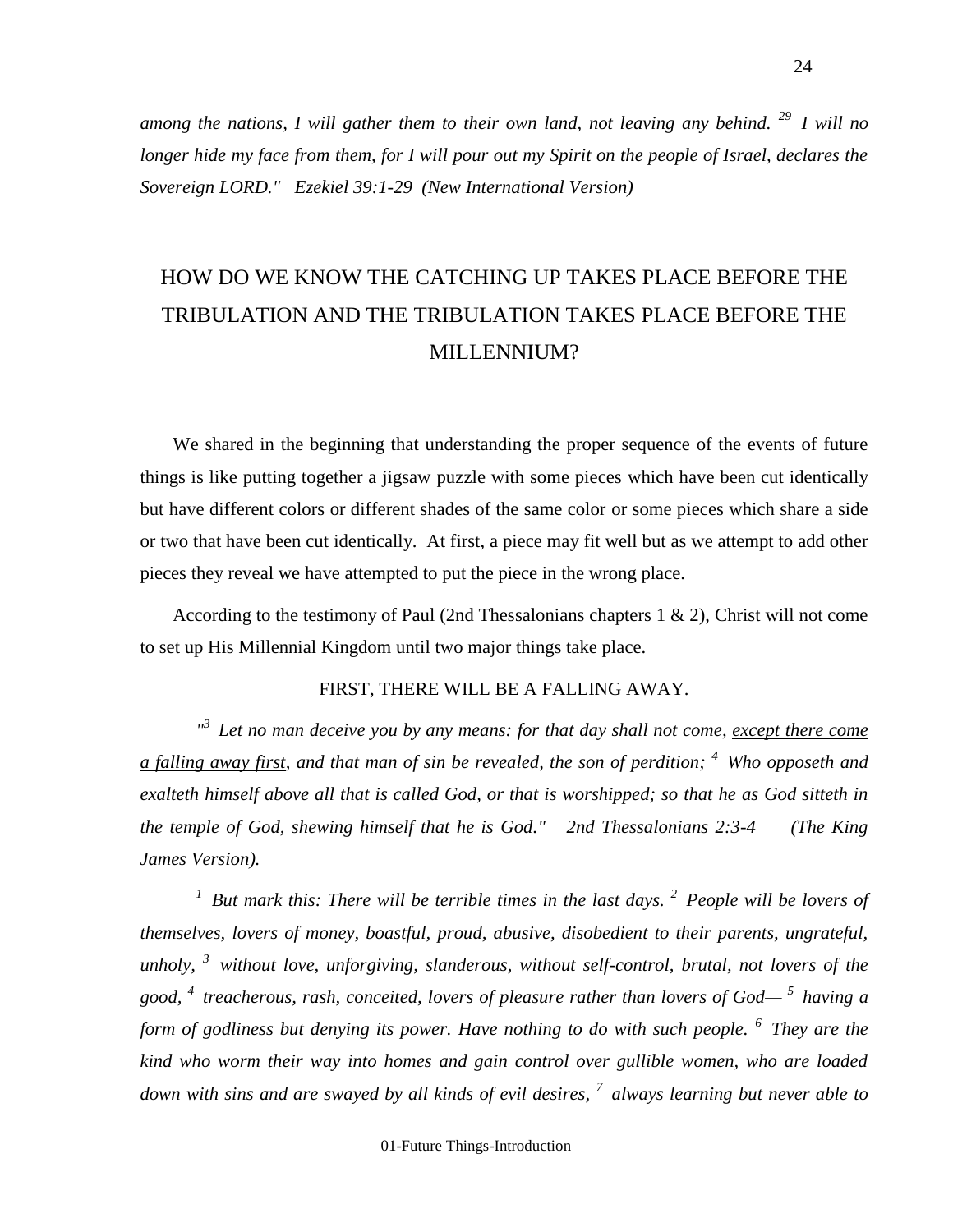*come to a knowledge of the truth. <sup>8</sup>Just as Jannes and Jambres opposed Moses, so also these teachers oppose the truth. They are men of depraved minds, who, as far as the faith is concerned, are rejected. <sup>9</sup>But they will not get very far because, as in the case of those men, their folly will be clear to everyone. <sup>10</sup>You, however, know all about my teaching, my way of life, my purpose,*  faith, patience, love, endurance, <sup>11</sup> persecutions, sufferings—what kinds of things happened to *me in Antioch, Iconium and Lystra, the persecutions I endured. Yet the Lord rescued me from all of them. <sup>12</sup>In fact, everyone who wants to live a godly life in Christ Jesus will be persecuted, <sup>13</sup> while evildoers and impostors will go from bad to worse, deceiving and being deceived. <sup>14</sup>But as for you, continue in what you have learned and have become convinced of, because you know those from whom you learned it, <sup>15</sup>and how from infancy you have known the Holy Scriptures, which are able to make you wise for salvation through faith in Christ Jesus. <sup>16</sup>All Scripture is God-breathed and is useful for teaching, rebuking, correcting and training in righteousness, <sup>17</sup> so that the servant of God may be thoroughly equipped for every good work." 2nd Timothy 3:1- 17 (The New International Version).*

## THE ANTI-CHRIST MOVES TO JERUSALEM

Another major event that will take place before Christ will come to set up His Millennial Kingdom is the Anti-Christ will set himself up in the temple of God in Jerusalem.

*" <sup>1</sup>We ask you, brothers, with regard to the coming of our Lord Jesus Christ and our assembling with him, <sup>2</sup>not to be shaken out of your minds suddenly, or to be alarmed either by a "spirit," or by an oral statement, or by a letter allegedly from us to the effect that the day of the Lord is at hand. <sup>3</sup>Let no one deceive you in any way. For unless the apostasy comes first and the lawless one is revealed, the one doomed to perdition, <sup>4</sup> who opposes and exalts himself above every so-called god and object of worship, so as to seat himself in the temple of God, claiming that he is a god..." 2nd Thessalonians 2:1-4 (The New American Bible).*

*" 43 He shall control the riches of gold and silver and all the treasures of Egypt; Libya and Ethiopia shall be in his train. 44 When news from the east and the north terrifies him, he shall set out with great fury to slay and to doom many. 45 He shall pitch the tents of his royal pavilion between the sea and the glorious holy mountain, but he shall come to his end with none to help him." Daniel 11:43-45) . (The New American Bible).*

## THREE QUESTIONS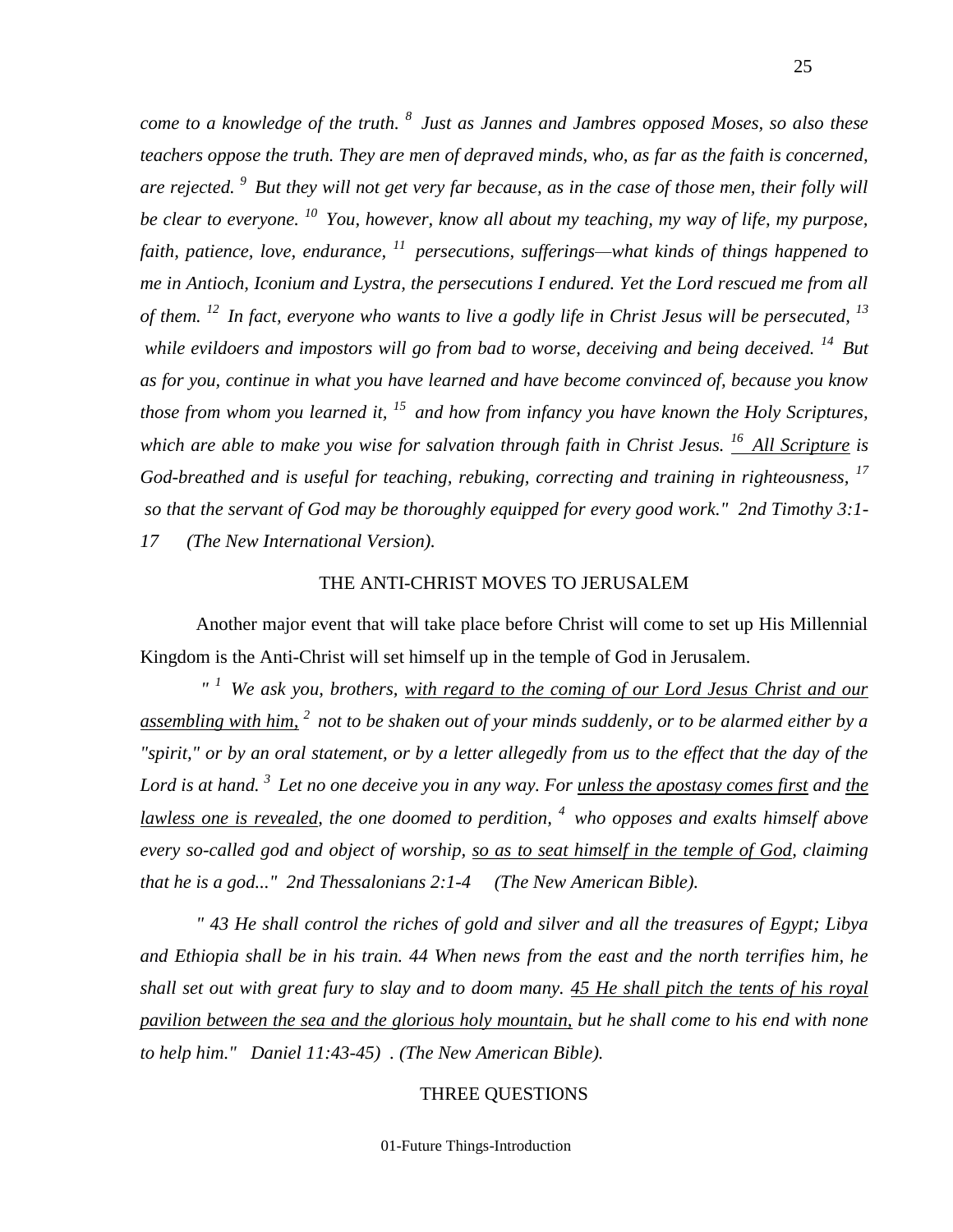We find in Matthew 24:1-3, that Jesus Christ was asked three questions. *"" <sup>1</sup>Jesus left the temple and was walking away when his disciples came up to him to call his attention to its buildings. <sup>2</sup>"Do you see all these things?" he asked. "Truly I tell you, not one stone here will be left on another; everyone will be thrown down." <sup>3</sup>As Jesus was sitting on the Mount of Olives, the disciples came to him privately. "Tell us," they said, "when will this happen, and what will be the sign of your coming and of the end of the age?"" Matthew 24:1-3 (New International Version)*

Those three questions were:

1-When will Herod's Temple be completely torn down so no stone will be left upon another?

2-What shall be the sign of your coming? This is the same Greek word translated "coming" in Matthew 24:27. *" <sup>27</sup>For as the lightning cometh out of the east, and shineth even unto the west; so shall also the coming of the Son of man be." (King James Version) .*

3-What shall be the sign of the end of the world (completion of this course or age or period)?

Jesus answered those three questions in Matthew chapters 24 and 25. It is a clear outline that begins with the events which will happen just prior to the Catching Up (the Rapture). It spans the period of time we call the Great Tribulation and ends with the judgment of every person who will still be alive when Jesus Christ returns to this earth to set up His 1,000 year reign. Jesus even assures us that after the Catching Up, many of those who have not secured the Holy Spirit as their companion through salvation will do so after they realize they have been left behind. That is one of the reasons you and I should continue to explain God's glorious plan of salvation. We may not see a great result right now but the Spirit of the Living God needs us to explain His plan so that He can bring our witness to their mind when they realize they have been left behind. Please remember that since God knows all things that will happen in the future, He knows the names of everyone who will come to Him in prayer, repent of their sins and those who will ask that the payment the Messiah gave on the cross, pay the sin debt they owe. Therefore, the Holy Spirit will continue to convict and call to the lost who He knows will respond to His call and accept Jesus Christ as their Savior.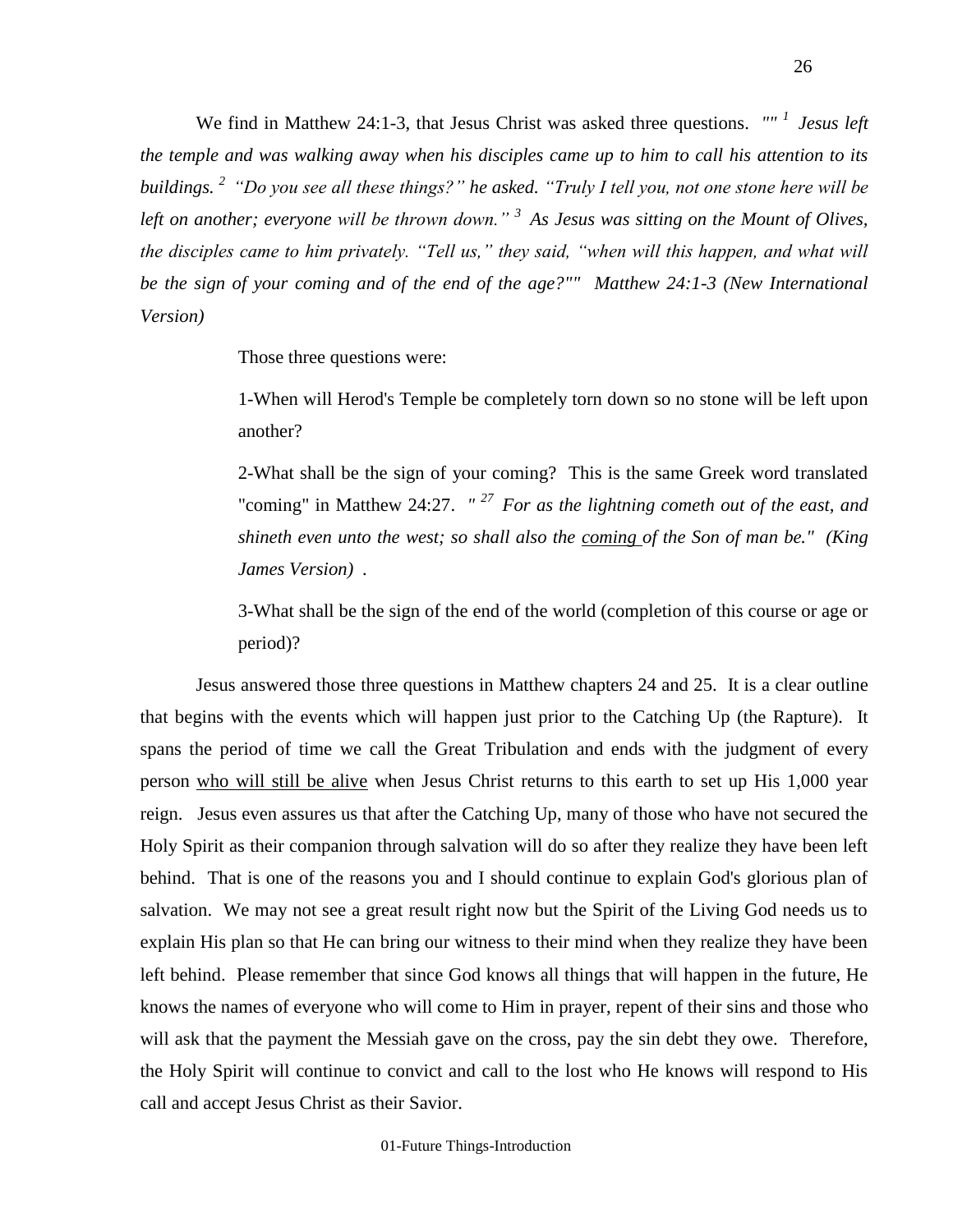" *<sup>1</sup>"Then the kingdom of heaven shall be likened to ten virgins who took their lamps and went out to meet the bridegroom. <sup>2</sup>Now five of them were wise, and five were foolish. <sup>3</sup>Those who were foolish took their lamps and took no oil with them, <sup>4</sup>but the wise took oil in their vessels with their lamps. <sup>5</sup>But while the bridegroom was delayed, they all slumbered and slept. <sup>6</sup> And at midnight a cry was heard: 'Behold, the bridegroom is coming; go out to meet him!' <sup>7</sup> Then all those virgins arose and trimmed their lamps. <sup>8</sup>And the foolish said to the wise, 'Give us some of your oil, for our lamps are going out.' <sup>9</sup>But the wise answered, saying, 'No, lest there should not be enough for us and you; but go rather to those who sell, and buy for yourselves.' <sup>10</sup> And while they went to buy, the bridegroom came, and those who were ready went in with him to the wedding; and the door was shut. <sup>11</sup>Afterward the other virgins came also, saying, 'Lord, Lord, open to us!' <sup>12</sup>But he answered and said, 'Assuredly, I say to you, I do not know you.' <sup>13</sup> Watch therefore, for you know neither the day nor the hour in which the Son of Man is coming." Matthew 25:1-13 (The New King James Version).*

Please note that according to Matthew 25:1-13, it was not too late for the foolish virgins to obtain the oil (a type or picture of the Holy Spirit). It was too late for them to seek and secure scriptural baptism after their salvation and thus qualify as a member of the Bride of Christ. If those who are saved during the Great Tribulation lose their life before the marriage supper takes place, they will, however, attend the marriage supper in the Throne Room in Heaven. They will attend the marriage supper with John the Baptist as a wedding guest. They will not attend as a part of the Bride. *" <sup>7</sup>And as they departed, Jesus began to say unto the multitudes concerning John, What went ye out into the wilderness to see? A reed shaken with the wind? <sup>8</sup>But what went ye out for to see? A man clothed in soft raiment? behold, they that wear soft clothing are in kings' houses. <sup>9</sup>But what went ye out for to see? A prophet? yea, I say unto you, and more than a prophet. <sup>10</sup>For this is he, of whom it is written, Behold, I send my messenger before thy face, which shall prepare thy way before thee. <sup>11</sup>Verily I say unto you, Among them that are born of women there hath not risen a greater than John the Baptist: notwithstanding he that is least in the kingdom of heaven is greater than he. " Matthew 11:7-11 (King James Version)* 

The kingdom that Jesus Christ referred to in Matthew 11:11 and Luke 7:24-28 was not the kingdom of the saved, the Family of God. If that were so, Jesus Christ said that John the Baptist was not a member of the kingdom of the saved. The kingdom Jesus Christ referred to in Matthew 11:11 and Luke 7:24-28 was the executive phase of His kingdom. The executive phase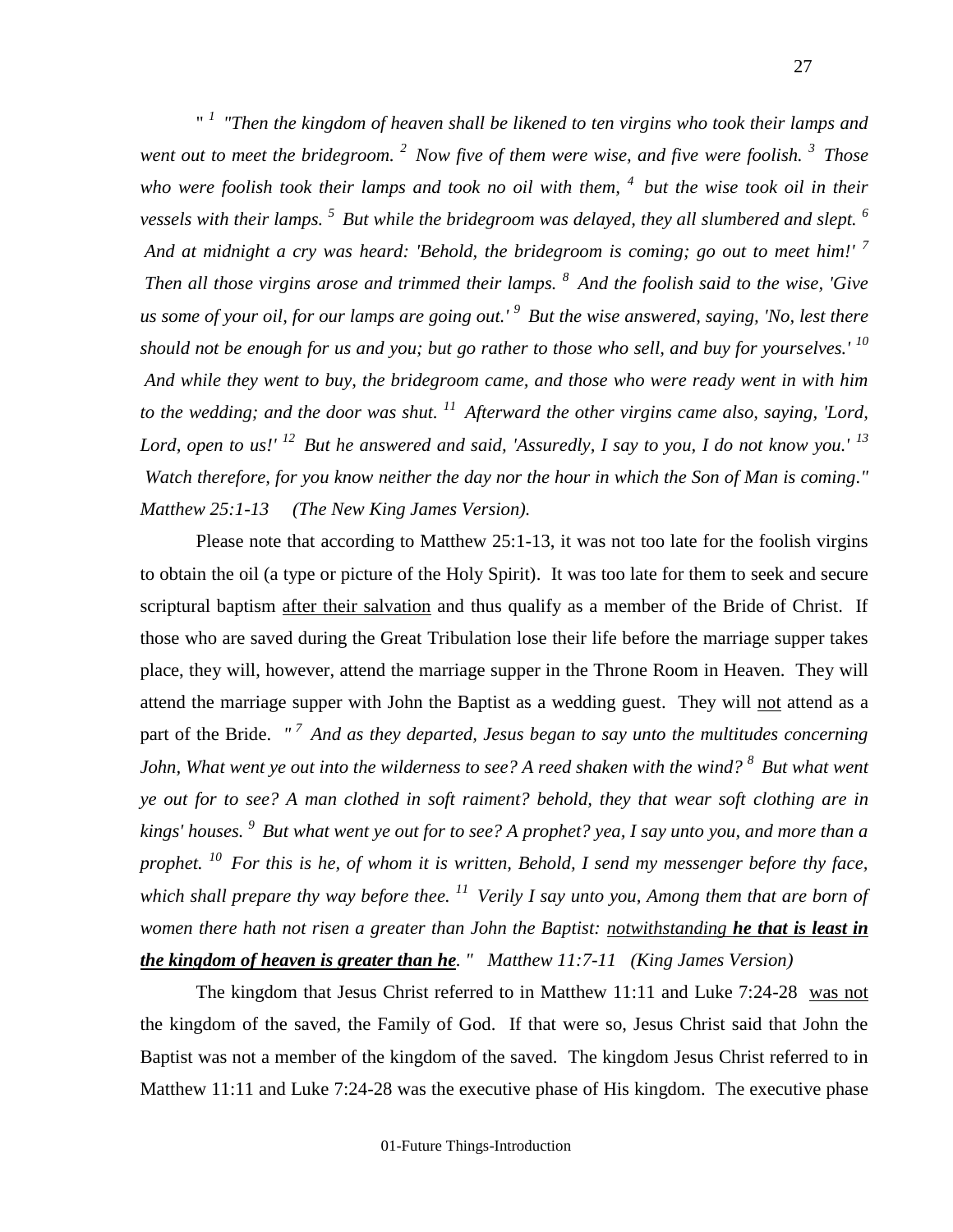of His kingdom were those He left as His executives to carry out the Great Commission when He ascended back to Heaven forty-three days after His crucifixion. *" <sup>4</sup>While He was together with them, He commanded them not to leave Jerusalem, but to wait for the Father's promise. "This," <i>He said, "is what l* you heard from Me; <sup>5</sup> for John baptized with water, but you will be baptized  $\blacksquare$ *with* (immersed by) *the Holy Spirit not many days from now." <sup>6</sup>So when they had come together, they asked Him, "Lord, are You restoring the kingdom to Israel at this time?" <sup>7</sup>He said to them, "It is not for you to know times or periods that the Father has set by His own authority. <sup>8</sup>But you will receive power when the Holy Spirit has come on you, and you will be My witnesses in Jerusalem, in all Judea and Samaria, and to the ends of the earth. " <sup>9</sup>After He had said this, He was taken up as they were watching, and a cloud took Him out of their sight. <sup>10</sup> While He was going, they were gazing into heaven, and suddenly two men in white clothes stood by them. <sup>11</sup>They said, "Men of Galilee, why do you stand looking up into heaven? This Jesus, who has been taken from you into heaven, will come in the same way that you have seen Him going into heaven." Acts 1:4-11 (Holman Christian Standard Bible)*

According to Acts 19:1-6 (printed below), the saved who remained disciples of John the Baptist and the saved who abandoned Jesus Christ during His earthly ministry, were not part of that executive phase and they did not receive the sevenfold power of the Holy Spirit on the day of Pentecost. Otherwise, why was it necessary for those twelve men to be baptized by Paul before they received any of the temporary gifts that the Holy Spirit gave in the beginning of the Church Age? *" <sup>1</sup>Therefore we must give the more earnest heed to the things we have heard, lest we drift away. <sup>2</sup>For if the word spoken through angels proved steadfast, and every transgression and disobedience received a just reward, <sup>3</sup>how shall we escape if we neglect so great a salvation, which at the first began to be spoken by the Lord, and was confirmed to us by those who heard Him, <sup>4</sup>God also bearing witness both with signs and wonders, with various miracles, and gifts of the Holy Spirit, according to His own will? Hebrews 2:1-4 (New King James Version)* 

If you would like to know more about the sevenfold power of the Holy Spirit, please read "THE POWER OF THE SEVENFOLD SPIRIT OF GOD " on this website.

Again, according to Acts 19:1-6, the saved who remained disciples of John the Baptist and the saved who abandoned Jesus Christ during His earthly ministry, were not part of that executive phase and they did not receive the sevenfold power of the Holy Spirit on the day of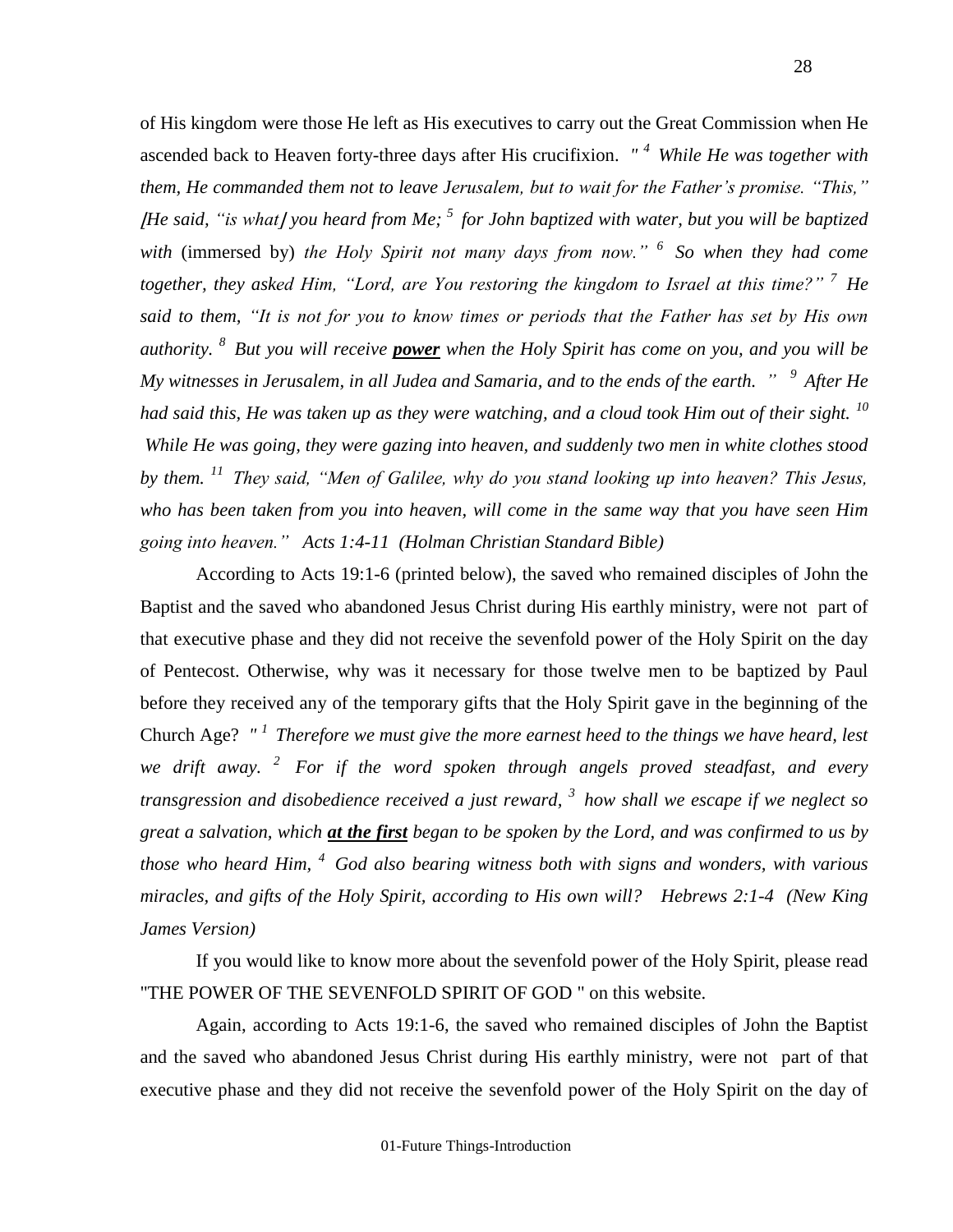Pentecost. "<sup>1</sup> While Apollos was at Corinth, Paul took the road through the interior and arrived *at Ephesus. There he found some disciples <sup>2</sup>and asked them, "Did you receive* Holy Spirit power (there is no Greek definite article - see "THE POWER OF THE SEVENFOLD SPIRIT OF GOD " on this website) *when you believed?" They answered, "No, we have not even heard that there is a Holy Spirit." <sup>3</sup>So Paul asked, "Then what baptism did you receive?" "John's baptism," they replied. <sup>4</sup>Paul said, "John's baptism was a baptism of repentance. He told the people to believe in the one coming after him, that is, in Jesus." <sup>5</sup>On hearing this, they were baptized in the name of the Lord Jesus* (by the authority of the Lord Jesus)*. <sup>6</sup>When Paul placed his hands on them, the Holy Spirit came on them, and they spoke in tongues and prophesied. <sup>7</sup> There were about twelve men in all. " Acts 19:1-7 (New International Version)*

In the beginning, there were only two people who were given the authority to baptize. One was John the Baptist and the other was Jesus Christ. Those twelve men mentioned in Acts 19:1-7, must have been baptized by disciples of John the Baptist even though they did not have the authority to do so. John the Baptist could not pass his authority down to his disciples. Jesus Christ, on the other hand, could and did pass His authority down to His disciples (members of the local church in Jerusalem) which they were to pass down to their disciples (local churches that were established through their missionary effort). They then passed their authority down to their disciples (local churches that were established through their missionary effort). They then passed their authority down to their disciples (local churches that were established through their missionary effort) down to this present day. *" <sup>1</sup>Now when the Lord knew that the Pharisees had heard that Jesus was making and baptizing more disciples than John <sup>2</sup>(although Jesus himself did not baptize, but only his disciples), <sup>3</sup>he left Judea and departed again to Galilee. " John 4:1-3 (Revised Standard Version)*

Again, please note that according to Matthew 25:1-13, it was not too late for the foolish virgins to obtain the oil (a type or picture of the Holy Spirit). It was too late for them to seek and secure scriptural baptism after their salvation and thus qualify as a member of the Bride of Christ. Being a member of the Bride of Christ is based upon scriptural baptism authorized by a scriptural church. That is why Christ told His local, scriptural churches that whoever they bound into their membership here on this earth (the executive phase of His kingdom), He would recognize as being bound into the membership of this special group, the Bride of Christ, in Heaven.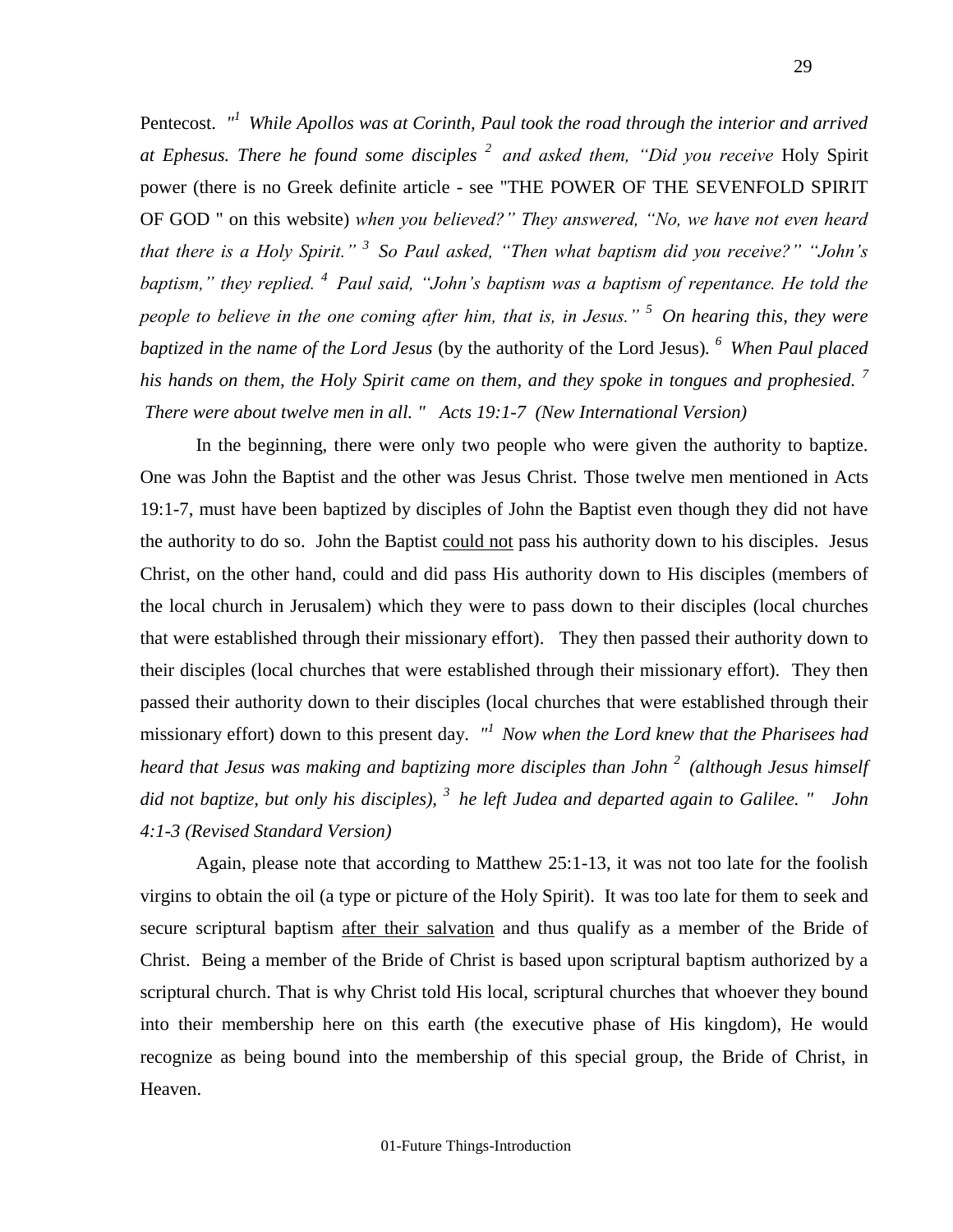*" <sup>15</sup>Moreover if thy brother shall trespass against thee, go and tell him his fault between thee and him alone: if he shall hear thee, thou hast gained thy brother. <sup>16</sup>But if he will not hear thee, then take with thee one or two more, that in the mouth of two or three witnesses every word may be established. <sup>17</sup>And if he shall neglect to hear them, tell it unto the church: but if he neglect to hear the church* (the executive phase of His kingdom)*, let him be unto thee as an heathen man and a publican. <sup>18</sup>Verily I say unto you, Whatsoever ye shall bind on earth* (bind into the membership of the executive phase of His kingdom) *shall be bound in heaven: and whatsoever ye shall loose on earth* (loose from membership in the executive phase of His kingdom) *shall be loosed in heaven." Matthew 18:15-18 (King James Version)* 

*" <sup>13</sup>When Jesus came into the coasts of Caesarea Philippi, he asked his disciples, saying, Whom do men say that I the Son of man am? <sup>14</sup>And they said, Some say that thou art John the Baptist: some, Elias; and others, Jeremias, or one of the prophets. <sup>15</sup>He saith unto them, But whom say ye that I am? <sup>16</sup>And Simon Peter answered and said, Thou art the Christ, the Son of the Living God. <sup>17</sup>And Jesus answered and said unto him, Blessed art thou, Simon (*Σίμωνpronounced in English "see'-mone") *Barjona (*Βαριωνᾶς- pronounced in English "bar-ee-oonas'")*: for flesh and blood hath not revealed it unto thee, but my Father which is in heaven. <sup>18</sup> And I say also unto thee, That thou art Peter (*Πέτρος- pronounced in English "pet'-ros" and meaning, according to Strongs Concordance, a piece of rock)*, and upon this rock (*πέτρα pronounced in English "pet'-ra" and meaning, according to Strongs Concordance, a mass of rock*) I will build my church; and the gates of hell shall not prevail against it. <sup>19</sup>And I will give unto thee* (the institution of my church) *the keys of the kingdom of heaven: and whatsoever thou shalt bind on earth shall be bound in heaven: and whatsoever thou shalt loose on earth shall be loosed in heaven." Matthew 16:13-19 (King James Version)* 

*" <sup>19</sup>On the evening of that first day of the week, when the disciples were together, with the doors locked for fear of the Jewish leaders, Jesus came and stood among them and said, "Peace be with you!" <sup>20</sup>After he said this, he showed them his hands and side. The disciples were overjoyed when they saw the Lord. <sup>21</sup>Again Jesus said, "Peace be with you! As the Father has sent me, I am sending you." <sup>22</sup>And with that he breathed on them and said, "Receive* Holy Spirit power (there is no Greek definite article - see "THE POWER OF THE SEVENFOLD SPIRIT OF GOD " on this website). <sup>23</sup> If you forgive anyone's sins, their sins are forgiven; if *you do not forgive them, they are not forgiven." John 20:19-23 (New International Version)*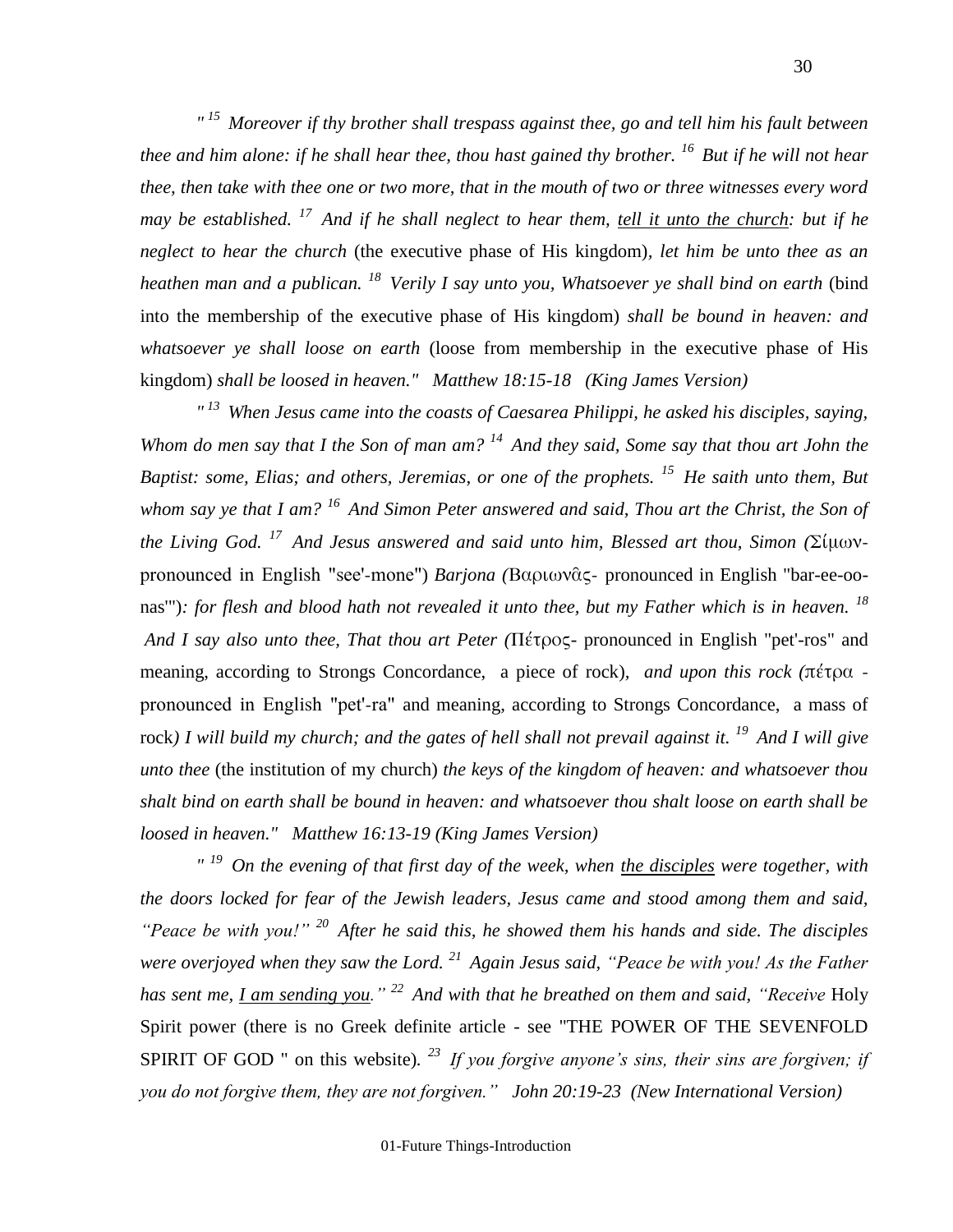*" <sup>1</sup>It is actually reported that there is sexual immorality among you, and of a kind that is not tolerated even among pagans, for a man has his father's wife. <sup>2</sup>And you are arrogant! Ought you not rather to mourn? Let him who has done this be removed from among you. <sup>3</sup>For though absent in body, I am present in spirit; and as if present, I have already pronounced judgment on the one who did such a thing. <sup>4</sup>When you are assembled in the name of the Lord Jesus and my spirit is present, with the power of our Lord Jesus, <sup>5</sup>you are to deliver this man to Satan for the destruction of the flesh, so that his spirit may be saved in the day of the Lord." 1 Corinthians 5:1-5 (English Standard Version)*

## WAS JOHN THE BAPTIST A MEMBER OF THE BRIDE OF CHRIST?

There are many saved people mentioned in the Bible. But there is not one single saved person mentioned in the Bible who is referred to as a member of the Bride of Christ who did not have scriptural baptism. The bottom line is that although John the Baptist baptized others, he never received scriptural baptism. John the Baptist was killed before the local church in Jerusalem had an opportunity to baptize him. That is why John the Baptist said he was a friend of the Bridegroom but he was not a member of the Bride of Christ. *" <sup>29</sup>The bridegroom is the one to whom the bride belongs; but the bridegroom's friend, who stands by and listens, is glad when he hears the bridegroom's voice. This is how my own happiness is made complete. <sup>30</sup>He must become more important while I become less important." John 3:29-30 (Today's English Version)*

Since all the members of Christ's local, scriptural churches will be caught up with the rest of the Family of God, there will not be any scriptural churches left here on earth to administer scriptural baptism. When the Catching Up takes place, the only people left behind are lost people and they do not have the authority to establish a scriptural church. The lost members of the unscriptural churches will probably continue to practice baptism but they will not have any authority to administer scriptural baptism. If those who are saved during the Great Tribulation lose their life prior to the marriage supper, they will, however, attend the marriage supper mentioned in Revelation 19:5-9. They will attend the marriage supper with John the Baptist as a wedding guest. They will not attend as a part of the Bride. *" <sup>6</sup>Then I heard what sounded like the voice of a large crowd, like the sound of raging waters, and like the sound of powerful*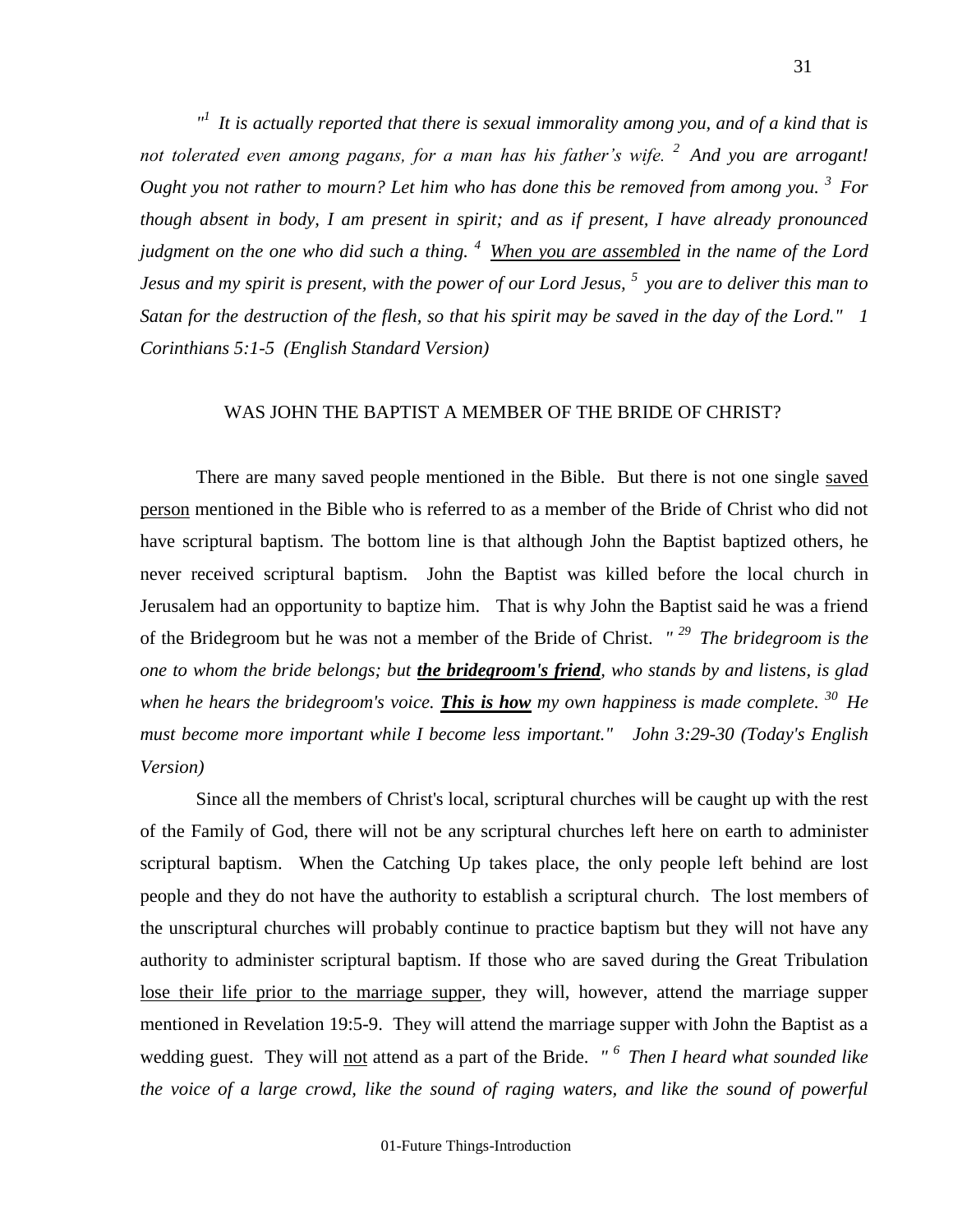*thunderclaps, saying, "Hallelujah! The Lord our God, the Almighty, is reigning. <sup>7</sup>Let us rejoice, be glad, and give him glory, because the marriage of the lamb has come and his bride has made herself ready. <sup>8</sup>She has been given the privilege of wearing fine linen, dazzling and pure." (The fine linen represents the righteous deeds of the saints.) <sup>9</sup>Then the angel said to me, "Write this: 'How blessed are those who are invited to the marriage supper of the lamb!'" He also told me, "These are the true words of God." Revelation 19:6-9 (International Standard Version)*

Jesus Christ taught about that marriage supper. *" <sup>15</sup>And when one of them that sat at meat with him heard these things, he said unto him, Blessed is he that shall eat bread in the kingdom of God. <sup>16</sup>But he said unto him, A certain man made a great supper; and he bade many: <sup>17</sup>and he sent forth his servant at supper time to say to them that were bidden, Come; for all things are now ready. <sup>18</sup>And they all with one consent began to make excuse. The first said unto him, I have bought a field, and I must needs go out and see it; I pray thee have me excused. <sup>19</sup> And another said, I have bought five yoke of oxen, and I go to prove them; I pray thee have me excused. <sup>20</sup>And another said, I have married a wife, and therefore I cannot come. <sup>21</sup>And the servant came, and told his lord these things. Then the master of the house being angry said to his servant, Go out quickly into the streets and lanes of the city, and bring in hither the poor and maimed and blind and lame. <sup>22</sup>And the servant said, Lord, what thou didst command is done, and yet there is room. <sup>23</sup>And the lord said unto the servant, Go out into the highways and hedges, and constrain them to come in, that my house may be filled. <sup>24</sup>For I say unto you, that none of those men that were bidden shall taste of my supper." Luke 14:15-24 (American Standard Version)*

*" 1 Again Jesus spoke to them in parables. He said, <sup>2</sup>"The kingdom of heaven may be compared to a king who gave a wedding banquet for his son. <sup>3</sup>He sent his servants to call those who had been invited to the wedding, but they refused to come. <sup>4</sup>So he sent other servants, saying, 'Tell those who have been invited, "Look, I've prepared my dinner. My oxen and fattened calves have been slaughtered. Everything is ready. Come to the wedding!"' <sup>5</sup>But they paid no attention to this and went away, one to his farm, another to his business. <sup>6</sup>The rest grabbed the king's servants, treated them brutally, and then killed them. <sup>7</sup>Then the king became outraged. He sent his troops, and they destroyed those murderers and burned their city. <sup>8</sup>"Then he said to his servants, 'The wedding is ready, but those who were invited were not worthy. <sup>9</sup>So go into the roads leading out of town and invite as many people as you can find to the wedding.' <sup>10</sup>Those* 

32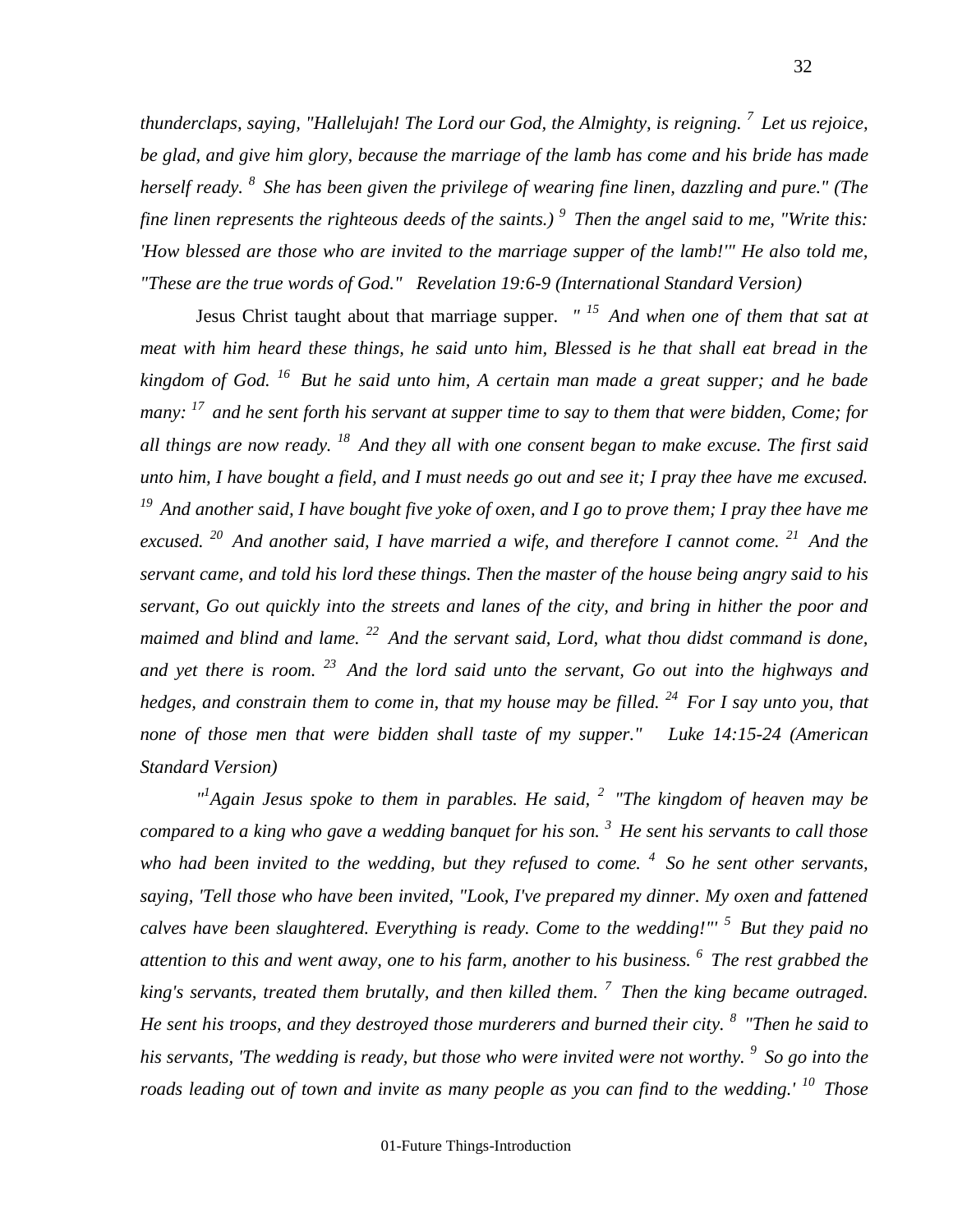*servants went out into the streets and brought in all the people they found, evil and good alike, and the wedding hall was packed with guests. <sup>11</sup>"When the king came in to see the guests, he noticed a man there who was not wearing wedding clothes. <sup>12</sup>He said to him, 'Friend, how did you get in here without wedding clothes?' But the man was speechless. <sup>13</sup>Then the king told his servants, 'Tie his hands and feet, and throw him into the outer darkness! In that place there will be weeping and gnashing of teeth.' <sup>14</sup>For many are invited, but few are chosen." Matthew 22:1-14 (International Standard Version)*

Please note those that Jesus Christ taught will be at the Marriage Supper.

- 1- A father 2- A groom 3- A bride 4- Servants (angels)
- 5- Wedding guests

It will not be too late for people to be saved after the Catching Up but it will be too late for them to leave with the rest of us. Instead of going to the marriage supper they will have to go through the Tribulation. Many will suffer when the wrath of God comes upon this earth and many will lose their lives*. "If those days had not been cut short, no one would survive, but for the sake of the elect those days will be shortened." Matthew 24:22 (The New International Version).*

*" 6 Then I heard something like the sound of a great multitude or the sound of rushing water or mighty peals of thunder, as they said: "Alleluia! The Lord has established his reign, (our) God, the almighty. 7 Let us rejoice and be glad and give him glory. For the wedding day of the Lamb has come, his bride has made herself ready. 8 She was allowed to wear a bright, clean linen garment." (The linen represents the righteous deeds of the holy ones.) 9 Then the angel said to me, "Write this: Blessed are those who have been called to the wedding feast of the Lamb." And he said to me, "These words are true; they come from God." Revelation 19:6-9 (The New American Bible).*

John relates that there will be so many saved during the Great Tribulation that he was not able to count them*. " <sup>9</sup>After this I looked, and there before me was a great multitude that no one could count, from every nation, tribe, people and language, standing before the throne and before the Lamb. They were wearing white robes and were holding palm branches in their hands. <sup>10</sup>And they cried out in a loud voice: "Salvation belongs to our God, who sits on the*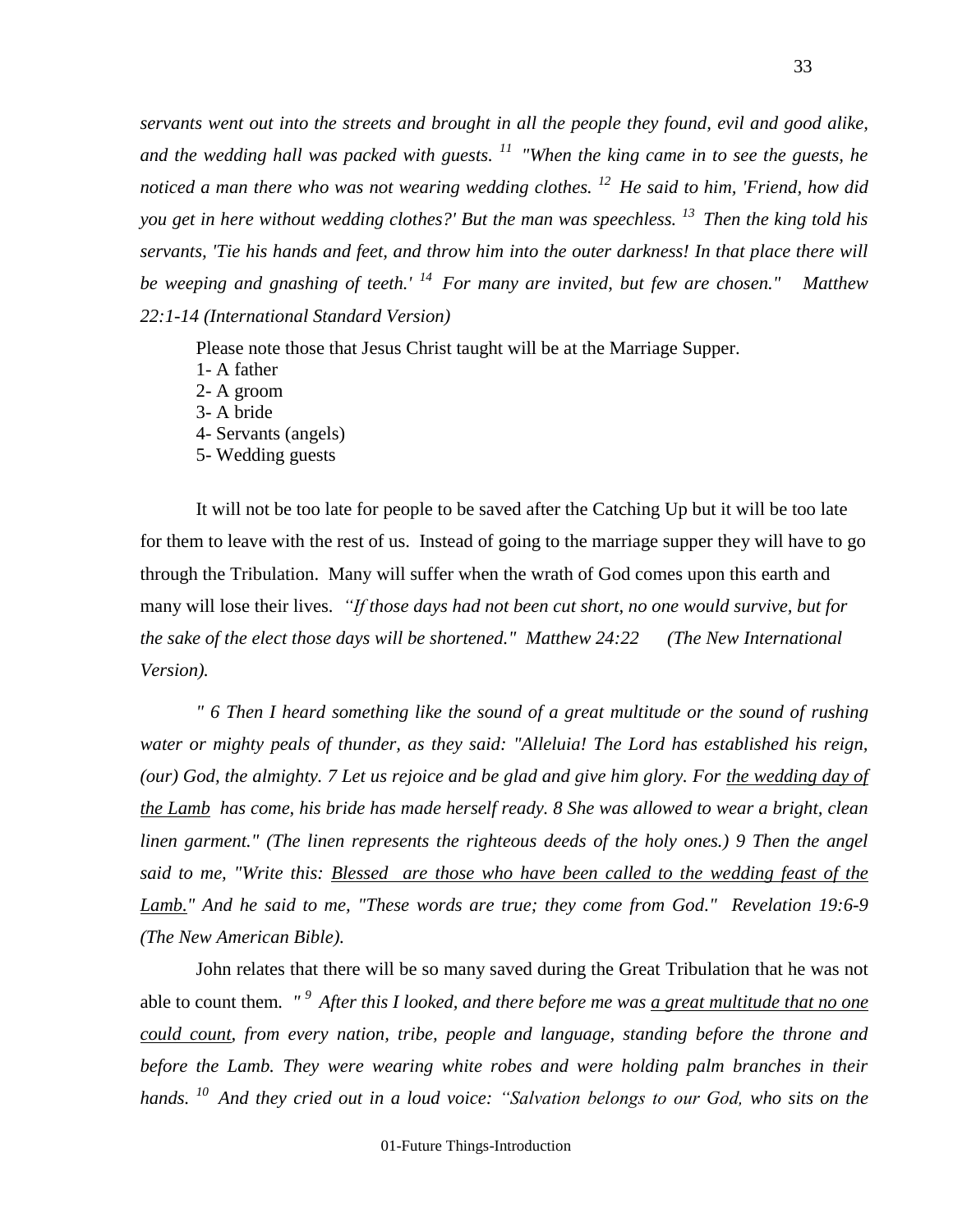*throne, and to the Lamb." <sup>11</sup>All the angels were standing around the throne and around the elders and the four living creatures. They fell down on their faces before the throne and worshiped God, <sup>12</sup>saying: "Amen! Praise and glory and wisdom and thanks and honor and power and strength be to our God forever and ever. Amen!" <sup>13</sup>Then one of the elders asked me, "These in white robes—who are they, and where did they come from?" <sup>14</sup>I answered, "Sir, you know." And he said, "These are they who have come out of the great Tribulation; they have washed their robes and made them white in the blood of the Lamb." Revelation 7:9-14 (The New International Version).*

## WILL THE HOLY SPIRIT LEAVE THIS EARTH AT THE CATCHING UP?

We find 2<sup>nd</sup> Thessalonians 2:4 reveals, *"For the secret power of lawlessness is already at work; but the one who now holds it back will continue to do so till he is taken out of the way."*

This does not mean the Holy Spirit will leave the earth. The Holy Spirit has always been on this earth. " *1 In the beginning God created the heavens and the earth. <sup>2</sup>The earth was without form, and void; and darkness was on the face of the deep. And the Spirit of God was hovering over the face of the waters." Genesis 1:1-2 (The New King James Version).*

*" <sup>3</sup>And the LORD said, My spirit shall not always strive with man, for that he also is flesh: yet his days shall be an hundred and twenty years." Genesis 6:3 (The King James Version).*

*"10 When they were going from there to Gibeah, a band of prophets met him, and the spirit of God rushed upon him, so that he joined them in their prophetic state." 1 st Samuel 10:10 (The New American Bible).*

*" <sup>24</sup>The Spirit lifted me up and brought me to the exiles in Babylonia in the vision given by the Spirit of God. Then the vision I had seen went up from me,... Ezekiel 11:24 (The New International Version).*

<sup>131</sup> He that cometh from above is above all: he that is of the earth is earthly, and *speaketh of the earth: he that cometh from heaven is above all. <sup>32</sup>And what he hath seen and heard, that he testifieth; and no man receiveth his testimony. <sup>33</sup>He that hath received his*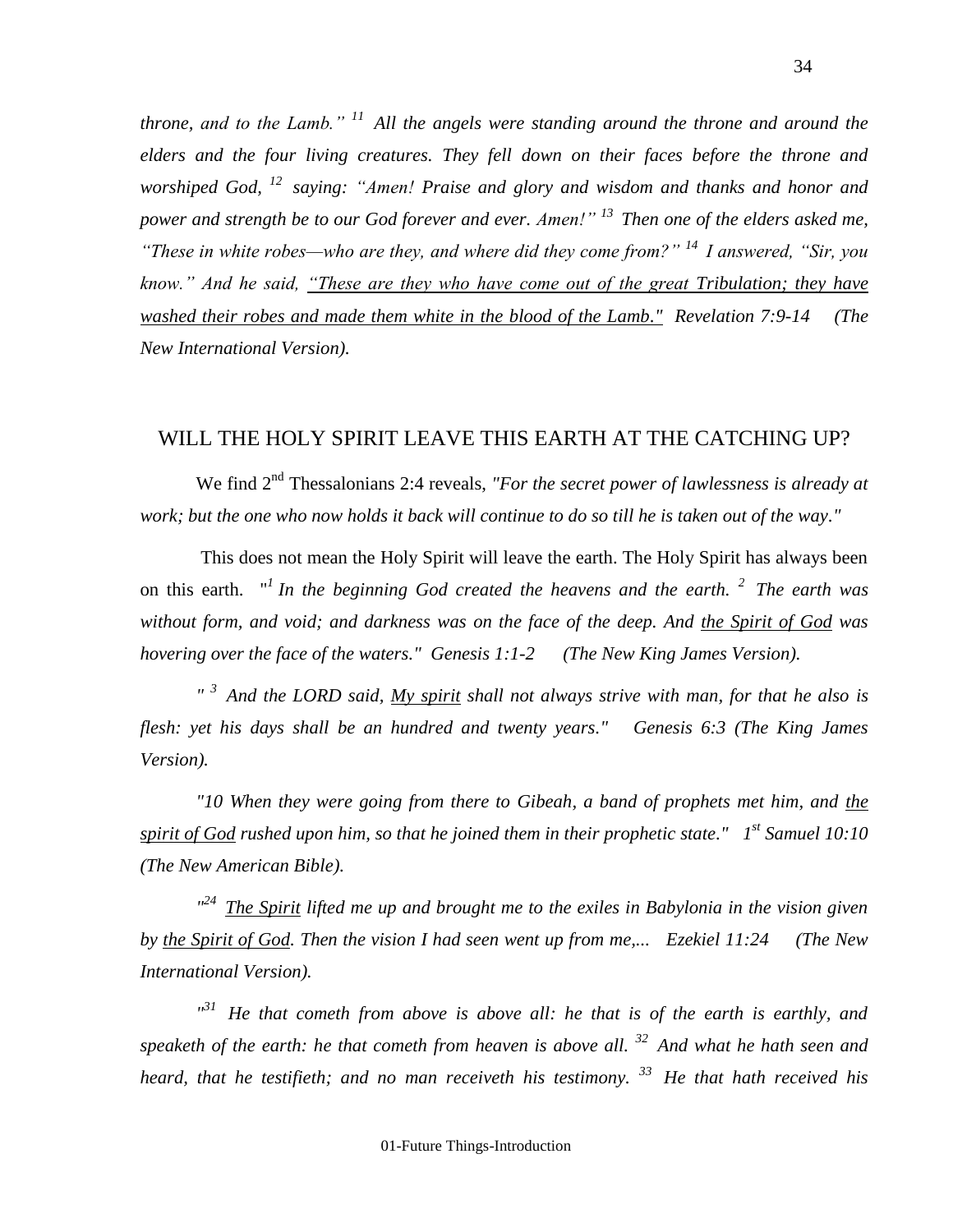*testimony hath set to his seal that God is true. <sup>34</sup>For he whom God hath sent speaketh the words of God: for God giveth not the Spirit by measure unto him." John 3:31-34 (The King James Version).*

If the Holy Spirit leaves this earth at the Catching Up (the Rapture), who will convict mankind of sin and how will the Father draw that great multitude who will wash their robes in the blood of the Lamb?

*" <sup>43</sup>Jesus therefore answered and said unto them, Murmur not among yourselves. <sup>44</sup> No man can come to me, except the Father which hath sent me draw him: and I will raise him up at the last day." John 6:43-44 (The King James Version).*

<sup>"</sup> After this I looked, and there before me was a great multitude that no one could count, *from every nation, tribe, people and language, standing before the throne and before the Lamb. They were wearing white robes and were holding palm branches in their hands. <sup>10</sup>And they cried out in a loud voice: "Salvation belongs to our God, who sits on the throne, and to the Lamb." <sup>11</sup>All the angels were standing around the throne and around the elders and the four living creatures. They fell down on their faces before the throne and worshiped God, <sup>12</sup> <i>saying: "Amen! Praise and glory and wisdom and thanks and honor and power and strength be to our God forever and ever. Amen!" <sup>13</sup>Then one of the elders asked me, "These in white robes—who are they, and where did they come from?" <sup>14</sup>I answered, "Sir, you know." And he said, "These are they who have come out of the great Tribulation; they have washed their robes and made them white in the blood of the Lamb. <sup>15</sup>Therefore, "they are before the throne of God and serve him day and night in his temple; and he who sits on the throne will shelter them with his presence. <sup>16</sup>'Never again will they hunger; never again will they thirst. The sun will not beat down on them,' nor any scorching heat. <sup>17</sup>For the Lamb at the center of the throne will be their shepherd; 'he will lead them to springs of living water.' 'And God will wipe away every tear from their eyes.'" Revelation 7:9-17 (The New International Version).*

If the Holy Spirit remains on this earth after the Catching Up (the Rapture), what is taken away? We will answer that question later in our paper "The Indwelling And The Sevenfold Power Of The Holy Spirit" which is part of this series explaining future things.

*" <sup>13</sup>But I do not want you to be ignorant, brethren, concerning those who have fallen asleep, lest you sorrow as others who have no hope. <sup>14</sup>For if we believe that Jesus died and rose*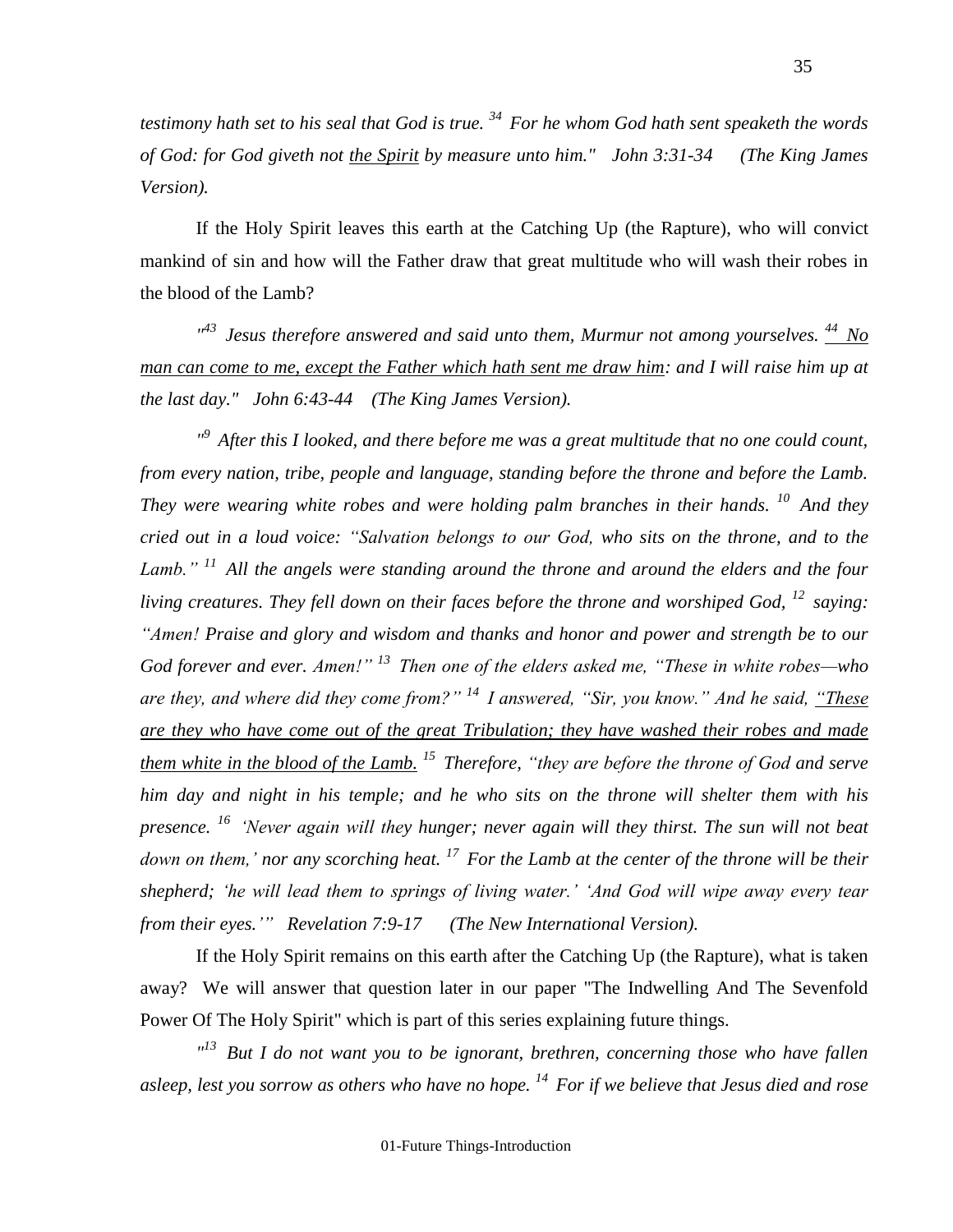*again, even so God will bring with Him those who sleep in Jesus. <sup>15</sup>For this we say to you by the word of the Lord, that we who are alive and remain until the coming of the Lord will by no means precede those who are asleep. <sup>16</sup>For the Lord Himself will descend from heaven with a shout, with the voice of an archangel, and with the trumpet of God. And the dead in Christ will rise first. <sup>17</sup>Then we who are alive and remain shall be caught up together with them in the clouds to meet the Lord in the air. And thus we shall always be with the Lord. <sup>18</sup>Therefore comfort one another with these words." 1 Thessalonians 4:13-18 (The New King James Version).*

#### A TIME OF LOSS, AFFLICTION AND TROUBLE

The last days before the Catching Up will become a time of loss, affliction and trouble for most of the people living on this earth. In the paper "Decline Of The United States" posted on this web site, we detail how the Lord will bring this about. The procedure is listed in the third chapter of the book of Isaiah. When the third chapter of the book of Isaiah kicks into high gear, the unrighteous will find those in government will be enacting laws, rules and executive orders which restrict or deny their rights. Eventually they will see their wealth transferred to the government through taxes and/or inflation or will be transferred to others who are manipulating the economy. Even when they go to court because someone cheated them or stole their possessions or stole their wealth, they will get little or no justice from the judges who sit on the bench. One calamity will follow another as the Lord takes away the things listed in the third chapter of Isaiah and the people will not be able to understand why everything is falling apart. They will not discern that what is happening to them is recompense for their own actions.

*" <sup>10</sup>And the disciples came and said to Him, "Why do You speak to them in parables?" <sup>11</sup> He answered and said to them, "Because it has been given to you to know the mysteries of the kingdom of heaven, but to them it has not been given. <sup>12</sup>For whoever has, to him more will be given, and he will have abundance; but whoever does not have, even what he has will be taken away from him. <sup>13</sup>Therefore I speak to them in parables, because seeing they do not see, and hearing they do not hear, nor do they understand. <sup>14</sup>And in them the prophecy of Isaiah is fulfilled, which says: 'Hearing you will hear and shall not understand, And seeing you will see and not perceive; <sup>15</sup>For the hearts of this people have grown dull. Their ears are hard of* 

01-Future Things-Introduction